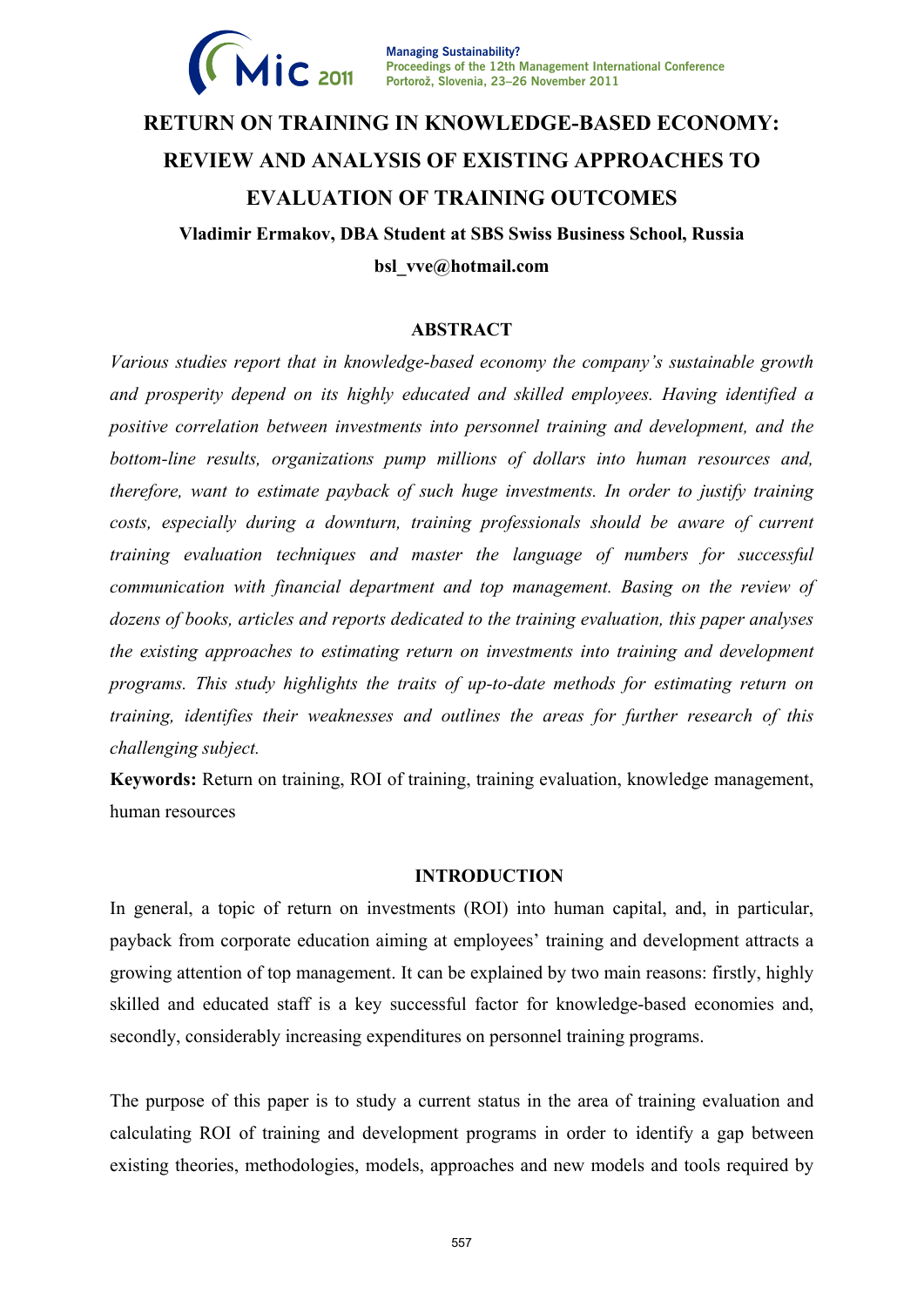training professionals and business practitioners that would allow them to calculate adequate and realistic ROI estimates before any human, financial and time resources for a particular training program have been allocated.

The paper reviews 50 various books, articles and reports on the training evaluation, analyzes the existing approaches to estimating ROI into training and development. In conclusion, it highlights the traits of up-to-date methods for estimating return on training, identifies their weaknesses and outlines the areas for further research of this challenging subject.

# **LITERATURE REVIEW AND ANALYSIS**

The reviewed sources are quite diverse and range from general and descriptive articles stressing the importance of training evaluation process to the reports on the real projects initiated by companies for estimating ROI of training and development activities. All reviewed literature has been grouped into five sections:

- $\triangleright$  Importance of training evaluation
- $\triangleright$  Cost-Benefit Analysis
- $\triangleright$  Measuring tangible training costs and business outcomes
- $\triangleright$  Methods and models for quantifying educational expenditures and benefits
- $\triangleright$  ROI Case Studies

# **Importance of training evaluation**

Gary (2003) reports that in knowledge-based economy the key element of wealth generation is company's people, and more than half of the corporate expenditures are personnel-related. Therefore, it becomes natural that more and more companies are eager to evaluate and to measure ROI into employees. The author underlines the positive correlation between investments into staff and company's bottom-line results. However, at the moment majority of organizations are not able to solve this challenging task due to the complexity of measuring such intangible effects and a lack of proper metrics and approaches. Nevertheless, Gary (2003) concludes that measuring the ROI of human capital is an emerging science, and company must develop their own metrics and solutions in calculating ROI in employees.

'Although it is increasingly recognized that human resources are crucial for the competitiveness and economic success of firms, research has paid scant attention to economic aspects of such resources. Major parts of the human resource management literature, and in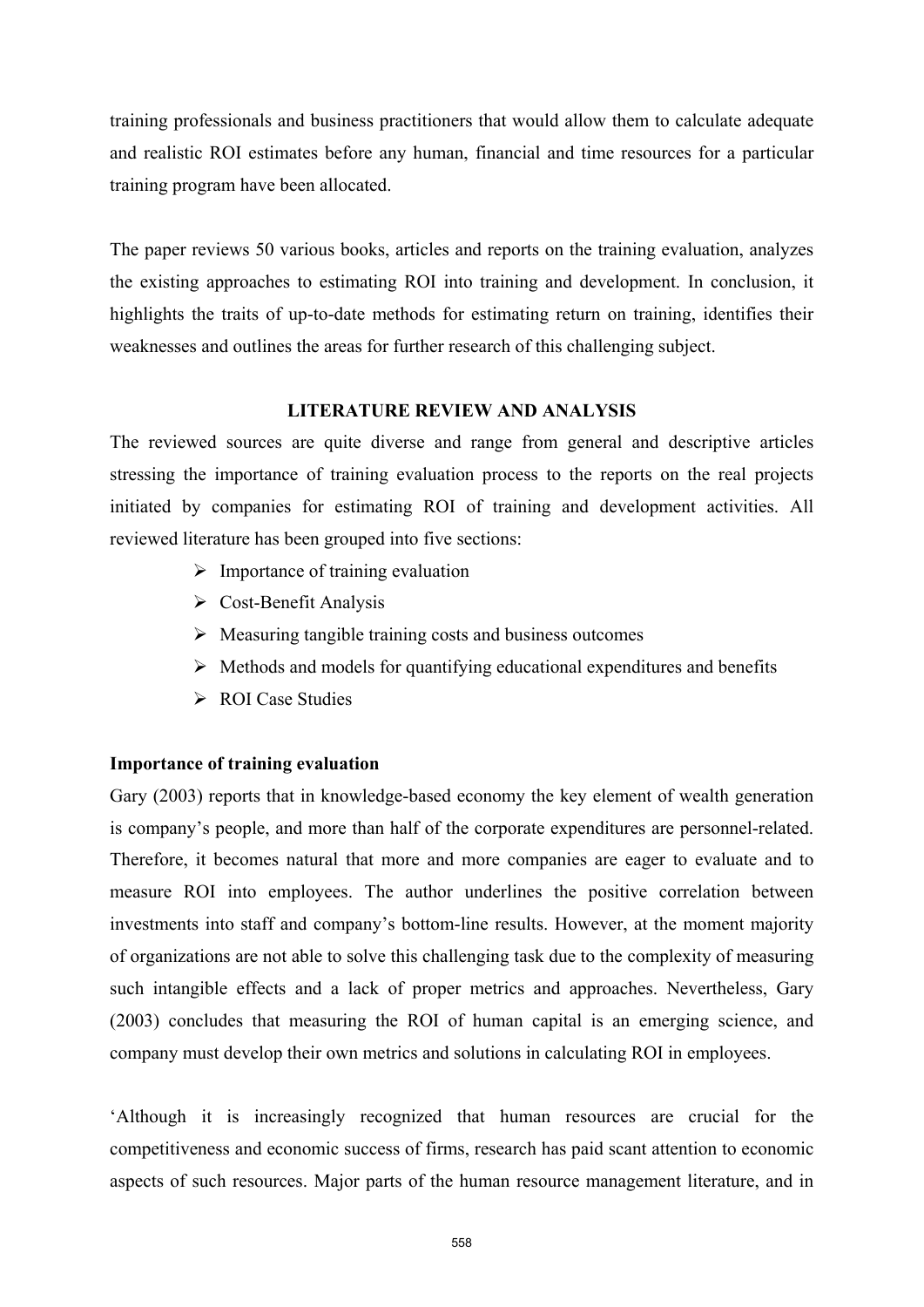particular the human resource development literature, have been dominated partly by psychological approaches and partly by prescriptive, practical approaches. These are of course important for the development of the field but only to a limited degree do they allow for investigation of economic aspects of human resources on the firm level' (Nordhaug 1993, 21).

Caffarella (1988, 223) highlights the importance of the evaluation and states that very often 'program evaluation data are collected and then left on someone's shelf or in a computer file'.

Casey (1991) reports that training evaluation is very complex task educators are facing. There are various evaluation techniques that range from such notions as 'good' and 'bad' to more systematic measurement approaches such as questionnaire.

Plenty of books and articles explain in details the training evaluation process that however, refers to 'the extent to which the teaching conforms to the curriculum' (Gasskov 2006, 233). Various assessment techniques basing on data-gathering methods (questionnaires, interviews, case studies) aim at obtaining satisfactory surveys only (Gasskov, 2006).

Jamrog and Overholt (2005) underline the need for HR professionals to change their current role within a company by moving from purely administrative and routine tasks to the acting as a strategic business partner. This transition would require measuring the ROI into HR activities including training costs on the company's business. Referring to the work of Cabrera and Cabrera, researchers conclude that 'as marketing needs to know the impact that the campaign has had on sales and brand recognition, HR needs to know the impact that the HR activities are having on the business' (Jamrog and Overholt 2005, 5).

Bray (2007) has made a literature review of 28 various books and articles about Knowledge Management (KM). Findings prove that 'both KM infrastructure capabilities and knowledge processes positively influence organizational effectiveness' (Bray 2007, 2). Studies also consider the KM impact on the organizational performance that includes 'KM satisfaction, return on assets, return on sales, and organizational effectiveness' (Bray 2007, 3).

There have been developed plenty of analytical tools for identifying the potential benefits and financial outcomes from investing into human capital. HR practitioners are strongly motivated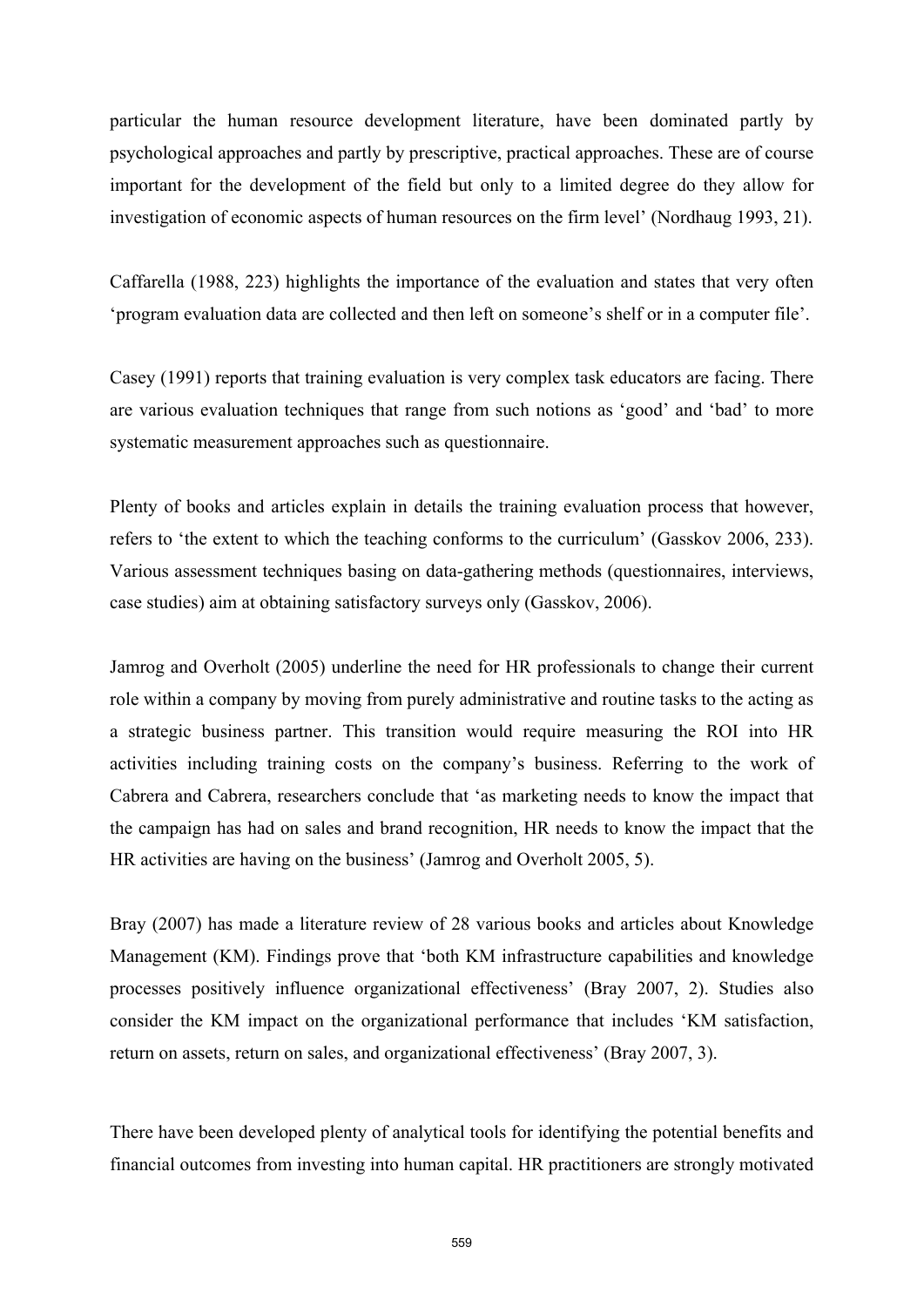to obtain the analytical models for estimating a link between investments into staff and the ultimate shareholder/business value, e.g. sales revenue, net profit or Economic Value Added (EVA). Iyer (2010) mentions the urgent necessity for developing tools estimating ROI into employees, and lists the software available on the market that try to solve such issues (Oracle Work Force Analytics, Cognos from IBM, Accenture's Human Capital Development).

Jacobson and Prusak (2006) report that companies continue to invest billions of dollars into information-search system, because they consider 'knowledge management' only as 'knowledge search'. However, the research findings show that further IT investments will not bring significant results. It is recommended to focus more on how and why certain employees are eager to gather and apply tacit knowledge that can be codified and transferred to others.

Langer and Mehra (2010) have examined the impact of training within one of the largest Indian IT companies. They gathered and analyzed data on delivered training, performance, and demographic aspects, and concluded that 'training has a positive impact on performance. An additional training course, for example, can help employees improve performance by 3.6 per cent ceteris paribus' (Langer and Mehra 2010, 16). Authors studied two kinds of training (general and specific) and come up with the key implications for senior management: 'training investments lead to improved employee productivity' and the focused training results in 'the highest returns from their investments' (Langer and Mehra 2010, 18).

Gardner, McGranahan and Wolf (2011) argue that organizations can improve their financial results if they analyze interplay between HR practices and productivity. Measuring the business outcomes of HR approaches is still nontrivial and calculating ROI on training is among hottest HR-related topics. However, 'questions such as "What is the ROI of training?" and "Which screening techniques yield the best performing recruits?" or "What target-setting approach will best motivate performance?" have been met with imprecise answers' (Gardner *et al.* 2011, 1). Authors state that 'the widespread adoption of Enterprise Resource Planning (ERP) and HR information systems has made data on business operations, performance, and personnel more accessible and standardized' (Gardner *et al.* 2011, 2). Though, it is not clear how and what particular techniques and IT systems can facilitate 'a new kind of dialogue about the link between people and performance' (Gardner *et al.* 2011, 5). It is also worth to note that availability of financial data, personnel records, etc., e.g. through ERP system is a *sine qua non* for calculating ROI of training. However, many researchers report that even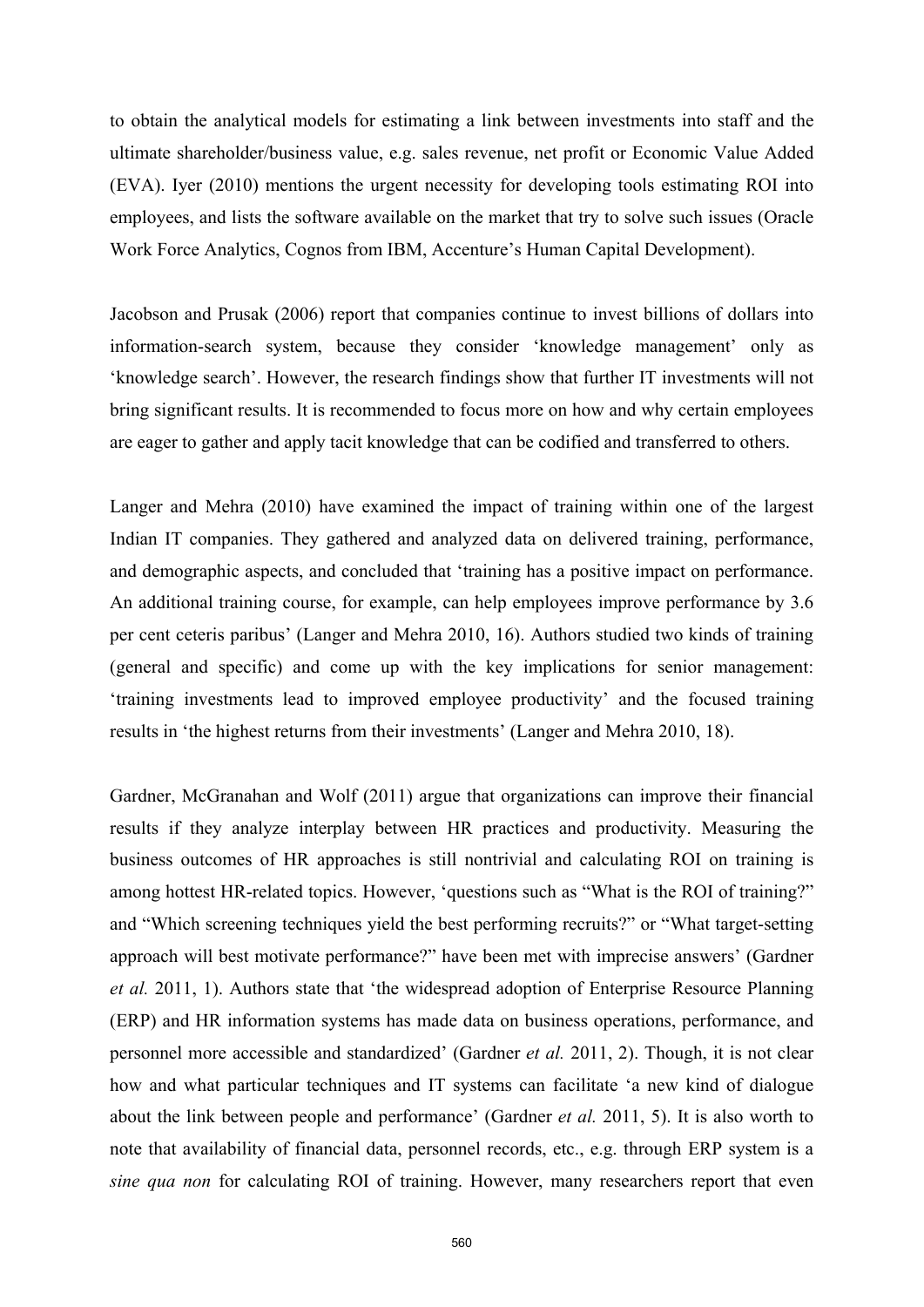internal HR departments experience high barriers to access the needed sensitive data, let alone outsourced HR services or external consultancy firms and researchers.

DeFond, Konchitchki, McMullin and O'Leary (2011) examined a link between a superior company's Knowledge Management (KM) and its shareholder value, and quantifying the stock market's consequences (shareholder value) for the companies receiving the "Most Admired Knowledge Enterprise" (MAKE) award. Having used short window event study methodology and analyzed rich statistics relating to a final sample of 247 MAKE awards issued to 46 distinct companies from 2001 through 2008 years, DeFond *et al.* (2011) have found that successful implementation and utilization of KM leads to the growth in the shareholder 'due to expected superior operating performance' (DeFond *et al.* 2011, 6). These findings are consistent with a plethora of other researches studies proving that knowledge is a critical element in value creation, and that successful KM results in better organizational performance. On the other hand, DeFond *et al.* (2011, 37) underline that it is not correct to draw a conclusion that 'implementing KM systems, *per se*, necessarily leads to increased shareholder value', because only MAKE winners had been studied.

## **Cost-Benefit Analysis**

Cost-benefit analysis is one of the financial oriented approaches for estimating a decision to be made in terms of expected benefits from a new project of business venture (Biggs 2010). A lack of studies about ROI can be explained by scarce resources available within companies. Therefore not all companies are able to conduct such investigation, since 'most business research is only conducted in larger organizations' (Biggs 2010, 51).

*The International Encyclopedia of Educational Evaluation* (Walberg and Haertel 1990) gives in-depth and comprehensive picture about evaluation theories and practices with regard to education. The term *evaluation* is defined as a 'careful, rigorous, examination of an educational curriculum, program, institution, organizational variable, or policy' (Walberg and Haertel 1990, xvii). Though this definition does not imply the calculation of the ROI into education, Walberg and Haertel (1990, xviii) make a reference to the cost-benefit or costeffectiveness approaches that 'seek to quantify the resources consumed by a programs, and to relate these resource expenditures to the monetary benefits or program effects obtained.' However, Walberg and Haertel (1990, 63) confess that 'costs have not received adequate attention in evaluation work. The reason for this is not clear.'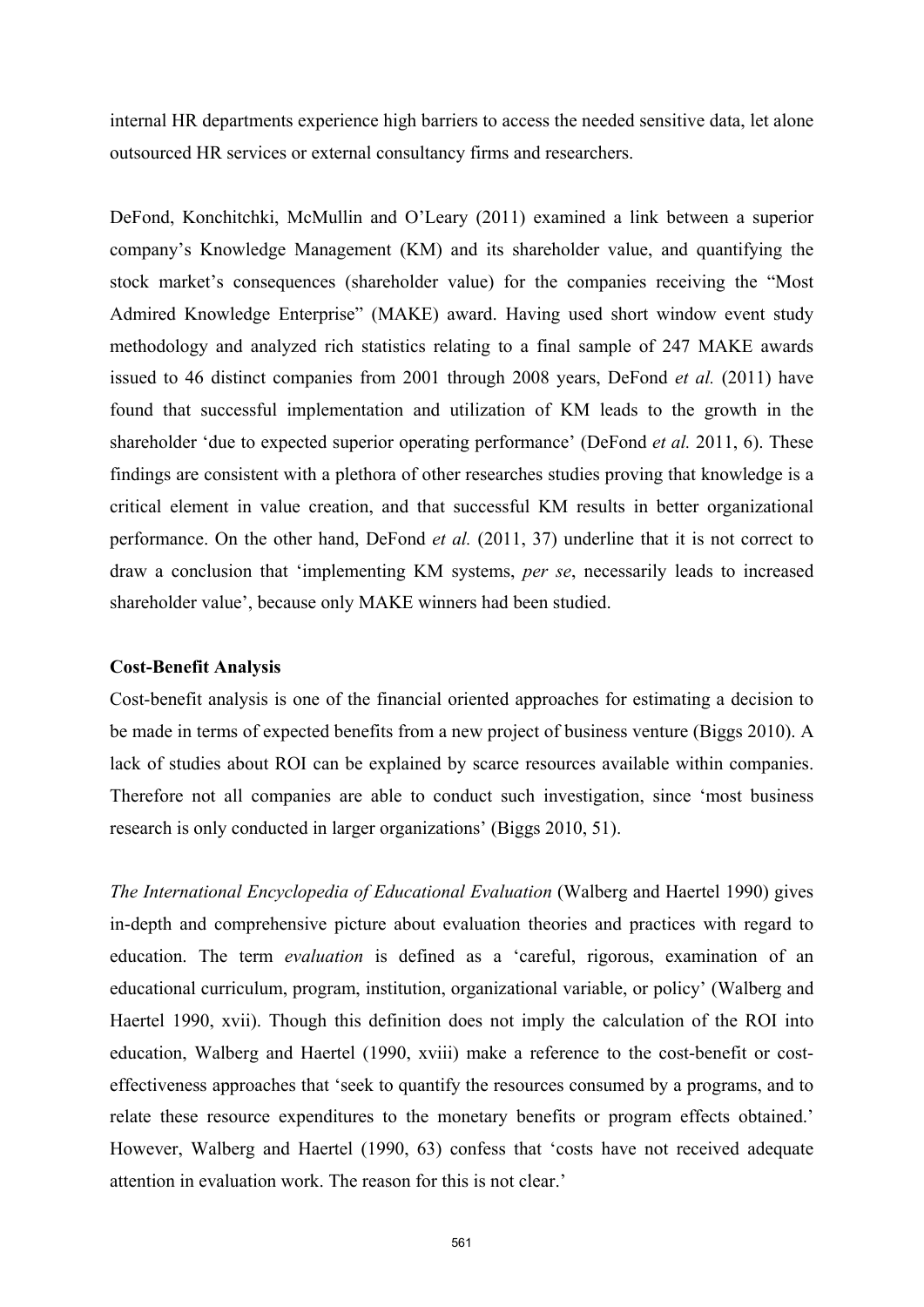Basing on the cost-benefit analysis and having surveyed the data about the type (in-firm, external training, etc.), time, date and place of training, López-Acevedo (2005) concluded that 'Using cross-cohort comparison, these evaluations also suggested that CONALEP graduates' earnings increased rapidly within the first two to three years of employment' (López-Acevedo 2005, 13). The researcher explains that 'The ideal evaluation requires the use of experimental methods, which implies that the above groups (treatment and non-treatment) would have been constructed by randomly assigning each unit to either group. With large samples randomization ensures that the two groups are mostly identical with the exception of the treatment. However, in evaluations of social science random selection is difficult.' He further develops: '…non-experimental methods can be utilized: propensity score matching, reflexive comparisons, double difference, and instrumental variables' (López-Acevedo 2005, 15).

# **Measuring tangible training costs and business outcomes**

Buyens and Thang (2009) reviewed more than 70 works published from 1991 to 2007 and found the positive correlation between training and both organizational financial metrics (ROI, sales, productivity, profit, market share, etc.) and non-financial performance (turnover, absenteeism, job satisfaction, motivation, etc). The reviewers analyzed 66 studies: 52 inquiries use 'firm-level data of large sample of firms' (bivariate data analysis using Pearson's coefficient) and the rest 14 case studies basing on 'detailed data from one specific company' (Buyens and Thang 2009, 4). Buyens and Thang (2009) identify limitations and weaknesses of these studies that could be considered as the opportunities for the future research. Firstly, analysis of the heterogeneous companies from different industries results in 'a lack of consistency in their calculation and measurements' (Buyens and Thang 2009, 11). Secondly, case studies findings cannot be generalized to other companies. Thirdly, due to the subjective performance measures, the research findings 'are not comparable across companies over time and the results depend a lot on assumptions' (Buyens and Thang 2009, 12). Fourthly, there are doubts about credibility of actual ROI figures reported in all 14 case studies: the impressive three- or even four-digit ROI figures (%) could imply that presumably, 'companies do not want weak results publicized' (Buyens and Thang 2009, 15). Fifthly, getting clearer picture of training results is not possible without further research in various industries. Sixthly, the majority of studies have been done in developed countries, thus the developing countries are not represented. Seventhly, more rigorous analysis must take into account the employee's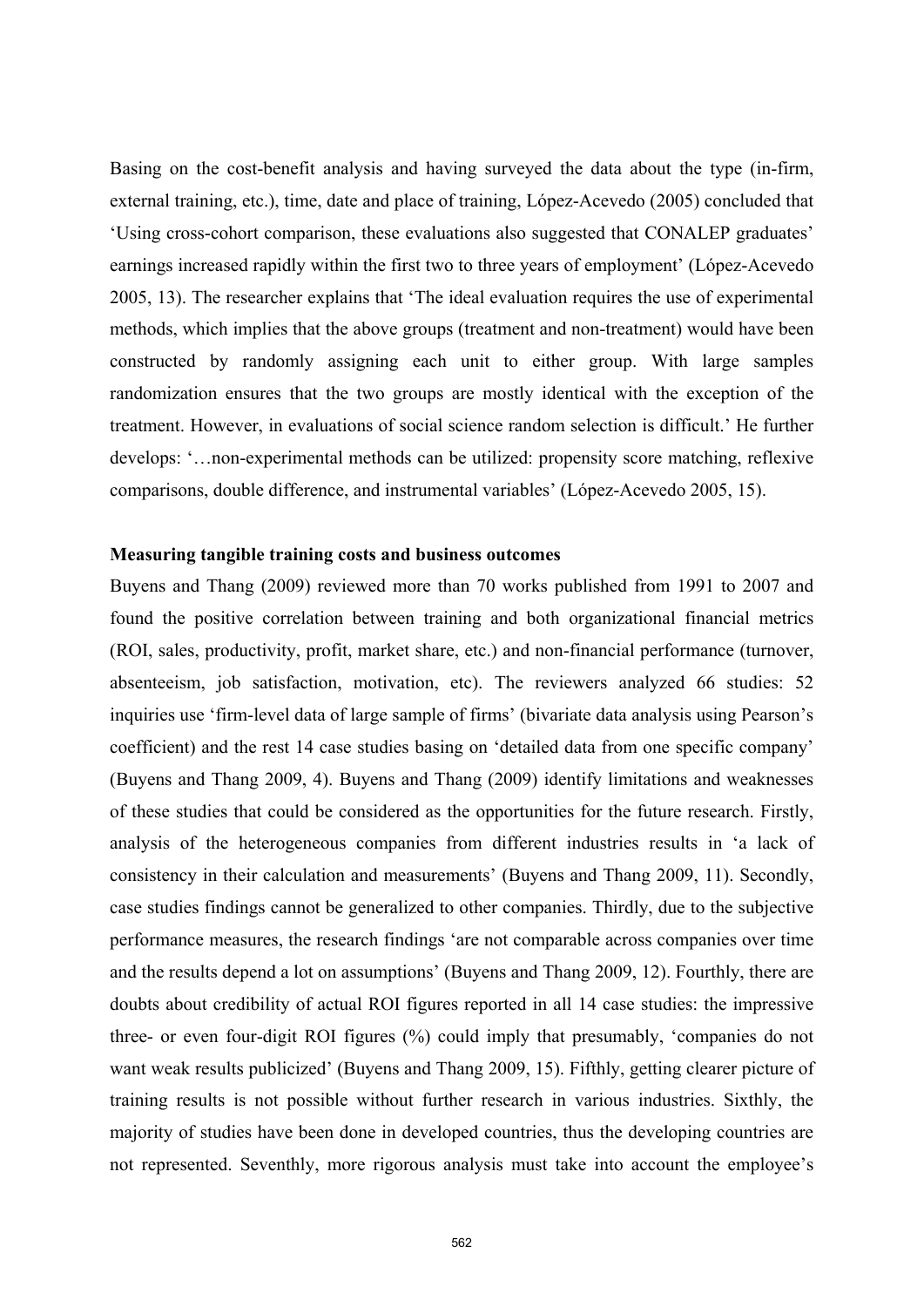type (worker, supervisor, office staff, manager, etc.), job characteristics and locations. Eighthly, 'low response rate of questionnaire or lack of reliable data for estimation' represent 'methodological limitations of these studies' that 'open some other opportunities for future research' (Buyens and Thang 2009, 18).

Gopal (2010) have highlighted that the company's HR system has become a subject to growing pressure caused by the increased demand of business to obtain the ability to measure tangible outcomes from HR function. Despite the availability of various metrics 'to measure the return on investment of human capital', HR systems still lack of 'relatively straightforward set of metrics that indicate the effectiveness of HR systems, and the efficiency with which they work' (Gopal 2010, 21). The author also report that one US manufacturing company discovered that proper employees' skill development resulted in substantial reduction in accidents in its plants.

Bryan (2007) reports that companies continue to use a performance metric such as return on invested capital (ROIC) which is becoming obsolete and do not reflect the real contributors into company's tangible success. They must change performance metrics because of shifting from capital-intensive economy to knowledge-based society. Bryan (2007, 57) states that companies do not take into account 'the real engines of wealth creation today: the knowledge, relationships, reputations, and other intangibles created by talented people and represented by investments in such activities as R&D, marketing, and training'. Thus properly selected and trained employees transform knowledge into cash. However 'each intangible specific contribution is hard to assess' (Bryan 2007, 58). Bryan offers a metric called 'Profit per employee' that it is a 'good proxy for earnings on intangibles, partly because the number of people a company employ is easy to obtain' (Bryan 2007, 60). In addition to easiness in obtaining the number of company's employees (that is not always true), Bryan mentioned another advantage of this metric – benchmarking can be done readily because calculations are 'based on accounting conventions' and 'requires no adjustment' (Bryan 2007, 61).

Matson and Prusak (2010) have identified and analyzed the barriers impeding the productivity of knowledge workers. They also mentioned that unlike the production employees or clerks, knowledge workers perform various tasks that are quite often not easy to be formalized.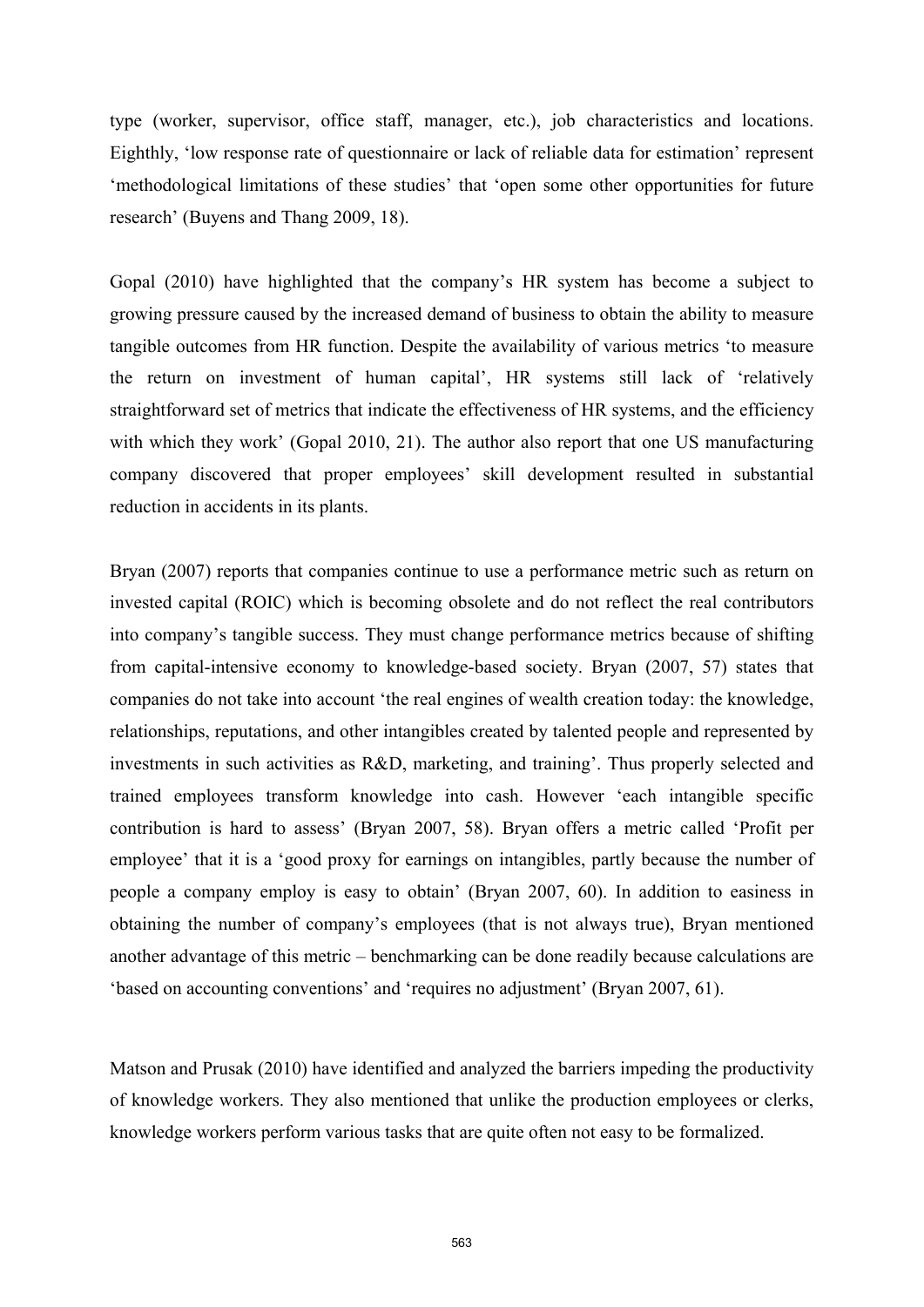Tobin (2004) provides an example of calculating ROI for Knowledge Management (KM) solution for call centers and help desk systems. The calculations are based on average values of the typical performance metrics obtained from the customers who bought and implemented ServiceWare KM applications for customer service and IT support. These metrics are increasing first call resolution, average talk time, average growth in clients' contacts.

Shirobokov and Roe studied the American Educational Structure, labor markets and perceptions of marketability. Survey-based findings prove that job-related learning improves individual choices, earnings, and company's performance (Shirobokov and Roe, 2005).

Manski and Garfinkel (1992) dedicated their research to the evaluation of the welfare and training programs. Having analyzed various methodological issues connected to evaluation approaches, authors, however, study the impact of training programs on individuals, namely, his or her earnings. Thus, the ROI in corporate training is not covered.

Boudreau (2002) measures knowledge at more aggregate levels, i.e. the unit of analysis is a company, not an individual. Basing on the ample literature review, the author asserts that human capital has the strategic value for an organization and shapes the organizational competitive advantages. Boudreau (2002) states that gauging knowledge on a regular basis leads to better human capital utilization. Author demonstrates the evolution of knowledge measures from pure qualitative to the quantitative that relate to the new accounting system for intangibles that treats training expenses and R&D activities as the assets that may accrue over time. Such 'knowledge-based earnings' (a term coined by Baruch Lev) could be patents, publications, and citations (Boudreau 2002).

Joyce and Woods (2001) report six groups of key performance indicators: environmental, market and customer, competitor, internal business processes, human resource (employee morale, employee competence measures, turnover ratios) and financial indicators (revenue growth, return on sales, return on capital, return on equity, cash flows).

# **Methods and models for quantifying educational expenditures and benefits**

Darrough and Ye (2006) have analyzed the issues of the valuation of loss firms in a knowledge-based economy that is witnessing a growing number of loss companies. Using modified benchmark model developed by Ohlson, the researchers concluded that the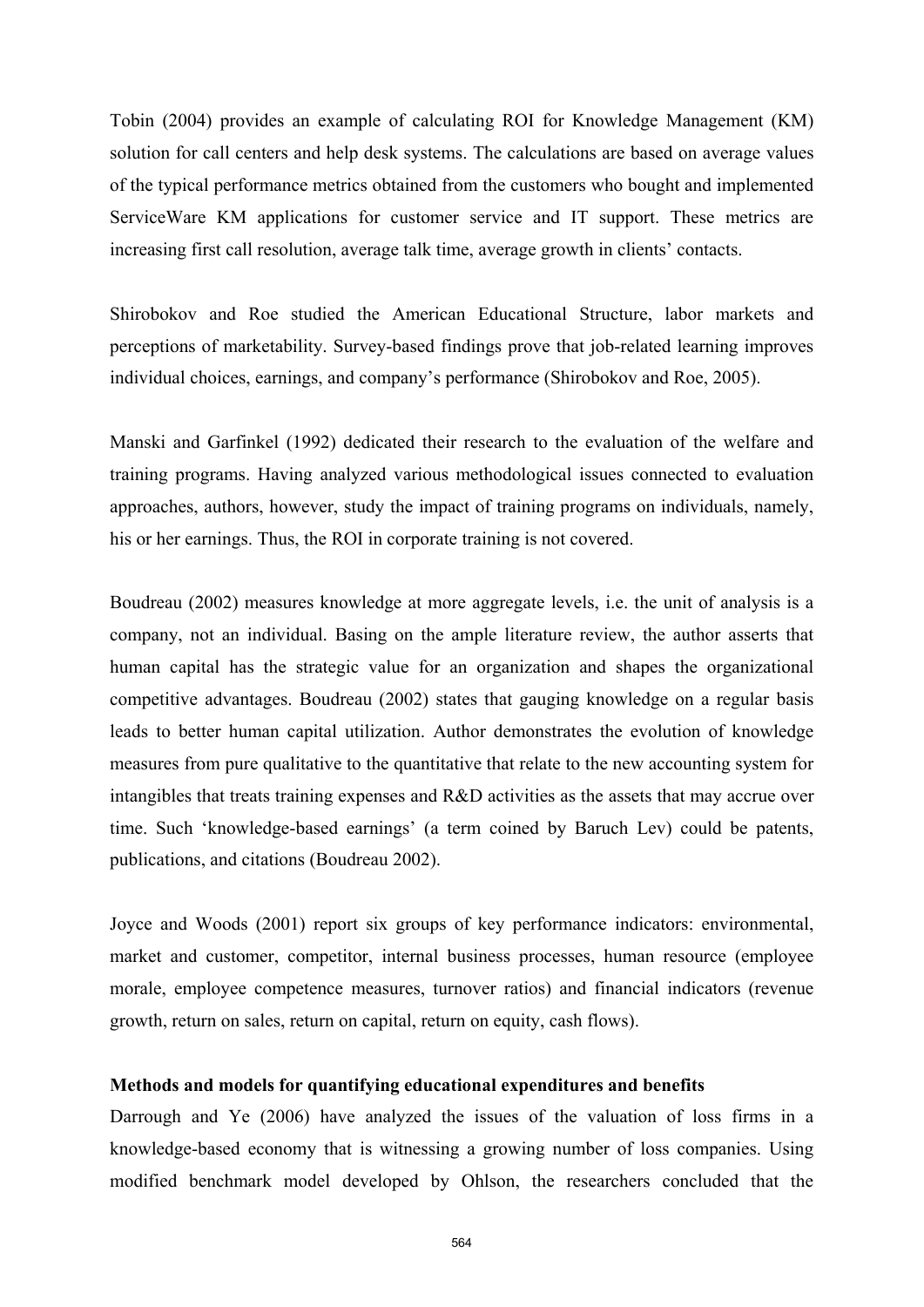conservative accounting still treats R&D investments as expenses that account for the negative relation between the company's market value of equity and its earnings. According to the existing accounting principles, considerable investments into knowledge generation and management, e.g. in R&D, could turn a profitable company into a loss firm. However such firms 'are able to survive and receive high market valuation because of their future prospects despite current losses' (Darrough and Ye 2006, 25).

Kirkpatrick (1976) defined evaluation as a process determining the effectiveness of a training program and offered the well-known model evaluating reaction, learning, behavior, and results. The results are tangible training benefits such as 'reduced turnover, reduced costs, improved efficiency, reduction in grievances, increase in quality and quantity of production, or improved morale' (Kirkpatrick 1976, 18-20). The ultimate goal of the whole evaluation process is to estimate the ROI in training and to make decisions regarding allocating financial resources to the current and future training needs. Kirkpatrick (1976, 18-21) shares this opinion and noted that 'From an evaluation standpoint, it would be best to evaluate training programs directly in terms of results desired.' However, there are many factors that make the evaluating results of certain training programs impossible, and it is advised to reduce the evaluation procedure to three stages only: reaction, learning, and behavior.

Training evaluation 'provides the impetus for program improvements, exhibits the worth of the program to interested observers, and allows the program planners and managers to see the fruits of their labor through tangible results' (Phillips 1987, 220). Training evaluation requires hard and soft data: the former is easy to measure and to be expressed in dollar values, the latter is more subjective. Hard data can be grouped into four categories: 'output, quality, costs, and time'; 'soft data are less credible as a performance measurement and are usually behaviorally oriented – relating to a feeling, attitude, or perception, such as complaint, grievance, or action' (Phillips 1987, 221). Referring to the Kirkpatrick's model, Phillips (1987) argues that 'the ultimate level of evaluation is the results', 'evaluation of results has the highest value to the organization' and that 'the measurement of reaction is the most frequently used evaluation method, while the measurement of results is the least frequently used method' (Phillips 1987, 225). Phillips notes that 'not enough HRD professionals are evaluating the results of their efforts. Finally, measuring reactions is easier than measuring results... It is a relatively simple process to secure reaction to a training program, but it can be extremely difficult to measure accurately the economic impact of the program on the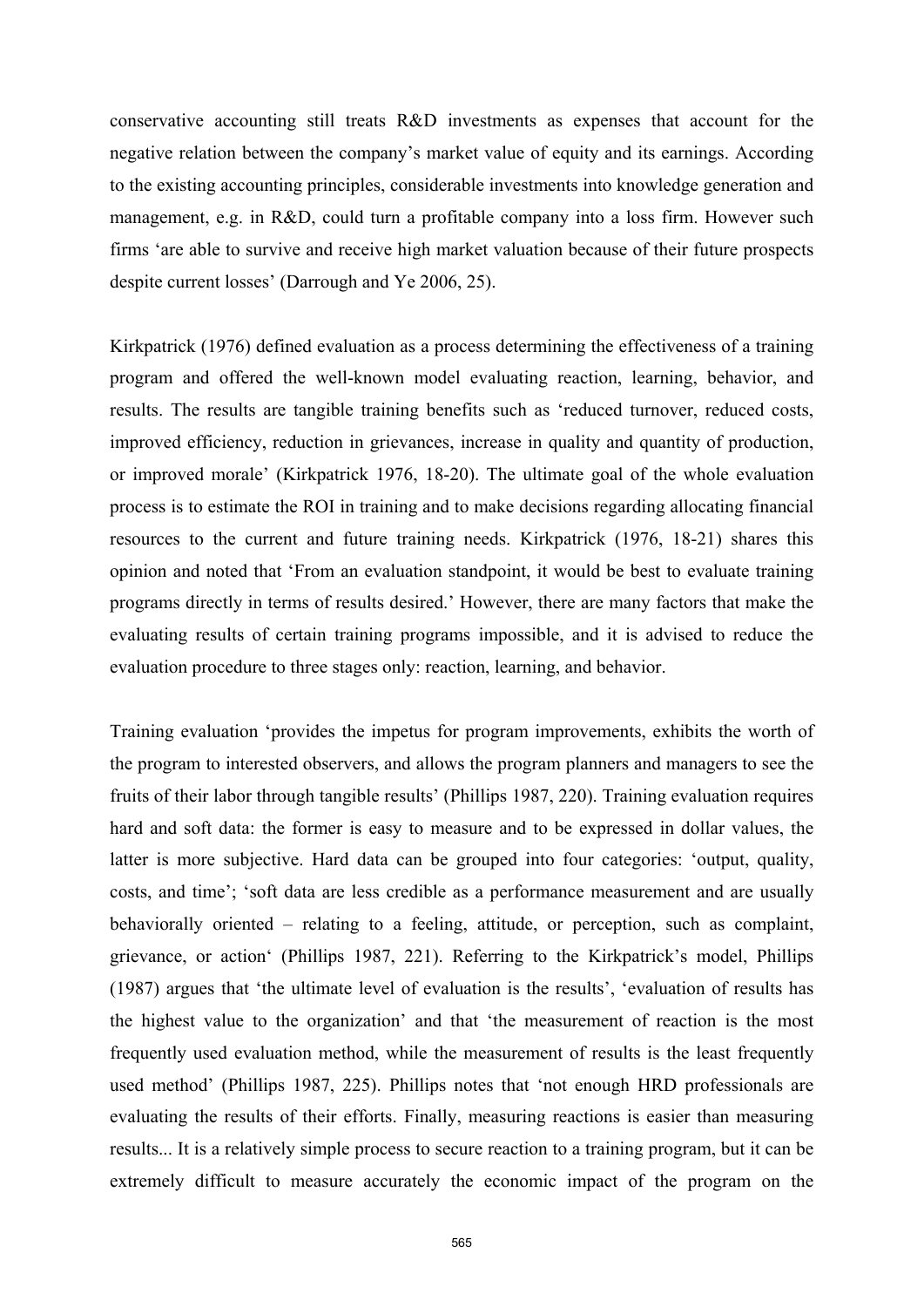organization (the results).' He also states the importance of properly designed evaluation instruments that 'come in a variety of forms but usually include questionnaires, surveys, tests, interviews, and observations…' (Phillips 1987, 225).

Phillips (1985) differentiates all educational activities into three groups: training, education and development. Each type has its focus, economic classification and a risk level, and the measured data 'may be given as absolute number, ratios, percents, time spans, or dollar amounts' (Phillips 1985, 135).

Phillips and Stone (2000) offered a systematic and practical training evaluation approach denoted as 'The ROI model and process' consisting of 10 components including calculating the Return on Investment (ROI) that represents the Level 5 of the authors' new five-level evaluation framework. However, the very method or formula for calculating a ROI has been not developed further.

Bhatnagar (1987) states that decision-makers are not satisfied with the vague and qualitative generalizations. The author mentions 47 evaluation methods including Cost-Benefit Analysis, and employs experimental design for measuring training gain (control vs. treatment groups).

Basing on statistically processed data such as expert opinions, interviews, observations and questionnaires, Virmani and Seth (1985) studied the impact of management training and development programs, and confessed the intrinsic complexity of training evaluation process.

Wolfe (2006) reports that ROI into R&D (Research and Development) are always positive and vary between 20% and 50%. The findings demonstrate the growing importance of payback evaluation from investment into knowledge development and generation in the knowledge-based economy. For instance, US National Institute of Standards and Technology (NIST) conducted a substantial research on evaluating the benefits from different research projects and introduced the economic impact measures such as the benefit–cost ratio (BCR) and social rate of return (SRR). NIST says that it is unfeasible to measure all effects of R&D.

Flamholtz (1985) argues that investments into personnel in knowledge-based economy often exceed those in equipment. Traditional accounting system treats investments in human capital as an expense, but a personal computer will be considered as an asset. The approaches of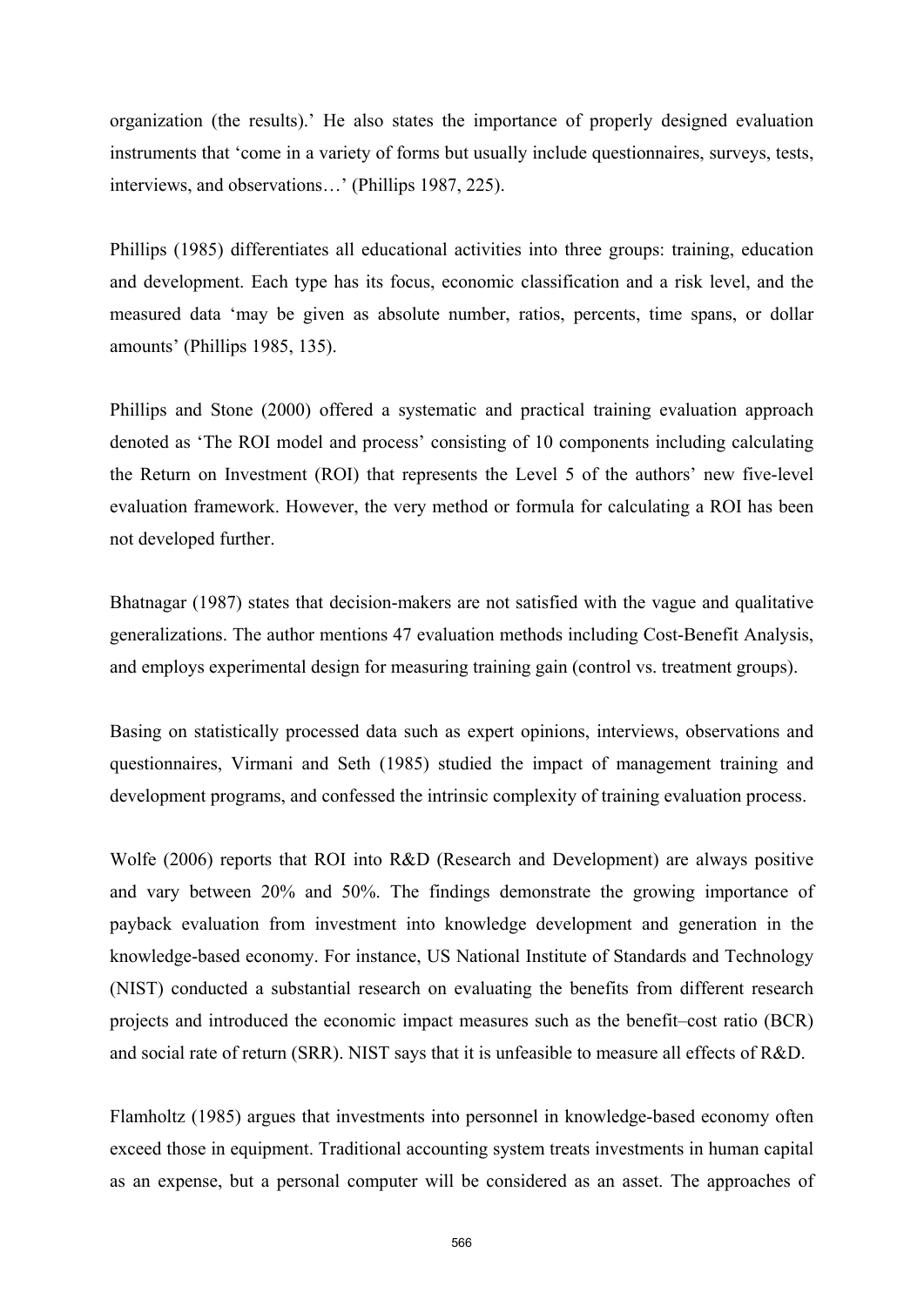measuring benefits from highly-skilled personnel must be changed, and the Human Resource Accounting (HRA) addresses this issue. Flamholtz (1985, 13) stressed the problem of evaluating return on the human capital investment: 'Human resource professionals face two problems in budgeting human resource development: assessing the value of a proposed investment in human resource development and then estimating the cost of the proposed expenditure'. Flamholtz (1985) also pointed out that the evaluating the value of human resources to a firm is a stochastic (probabilistic) process. He developed the stochastic rewards valuation models that take into account mutually exclusive set of states (positions) an individual may occupy in the company, the value of each state to the organization, a person's expected tenure, probabilities of moving among these states, and time value of money (discounted expected future cash flows). However, applying this model encounters a lack of historical data: the number and types of position-to-position changes during each year presented in the form of a state transition matrix, the values for all states within the company, and turnover rate statistics for each position for last several years (Flamholtz 1985).

Accenture undertook a large-scale project for calculating the ROI in learning. A rigorous analysis of data obtained through the surveys and questionnaires and statistically processed resulted in ROI of 353%. Vanthournout *et al* (2006, 50) explained 'why adequate ROI models are so rare: because they require painstaking and arduous attention to detail.' Accenture also developed a qualitative 'V-Model of Learning and Training' that is similar to the Kirkpatrick's model and the Phillips's ROI Evaluation Process (Vanthournout *et al* 2006).

Olson and Aaron (2007) attract attention to the vital importance of evaluating ROI in knowledge-based economies, especially in consultancy industry that generates revenues solely through their employees' brains that must be constantly trained. Olson and Aaron (2007, 1) state that Accenture has created 'a unique and innovative asset, the Accenture V-Model for Learning and Knowledge Management' that 'links business needs to the specific outcomes of the learning assets to be developed, and provides a framework for measuring results across all levels of delivery—from deployment of the solution through return on investment'. However, this model resembles approaches offered by Kirkpatrick and Phillips.

Shepherd (1999) argues that ROI is a paramount instrument for predicting and evaluating the monetary benefits of training programs. Shepherd (1999) gives guidelines for identifying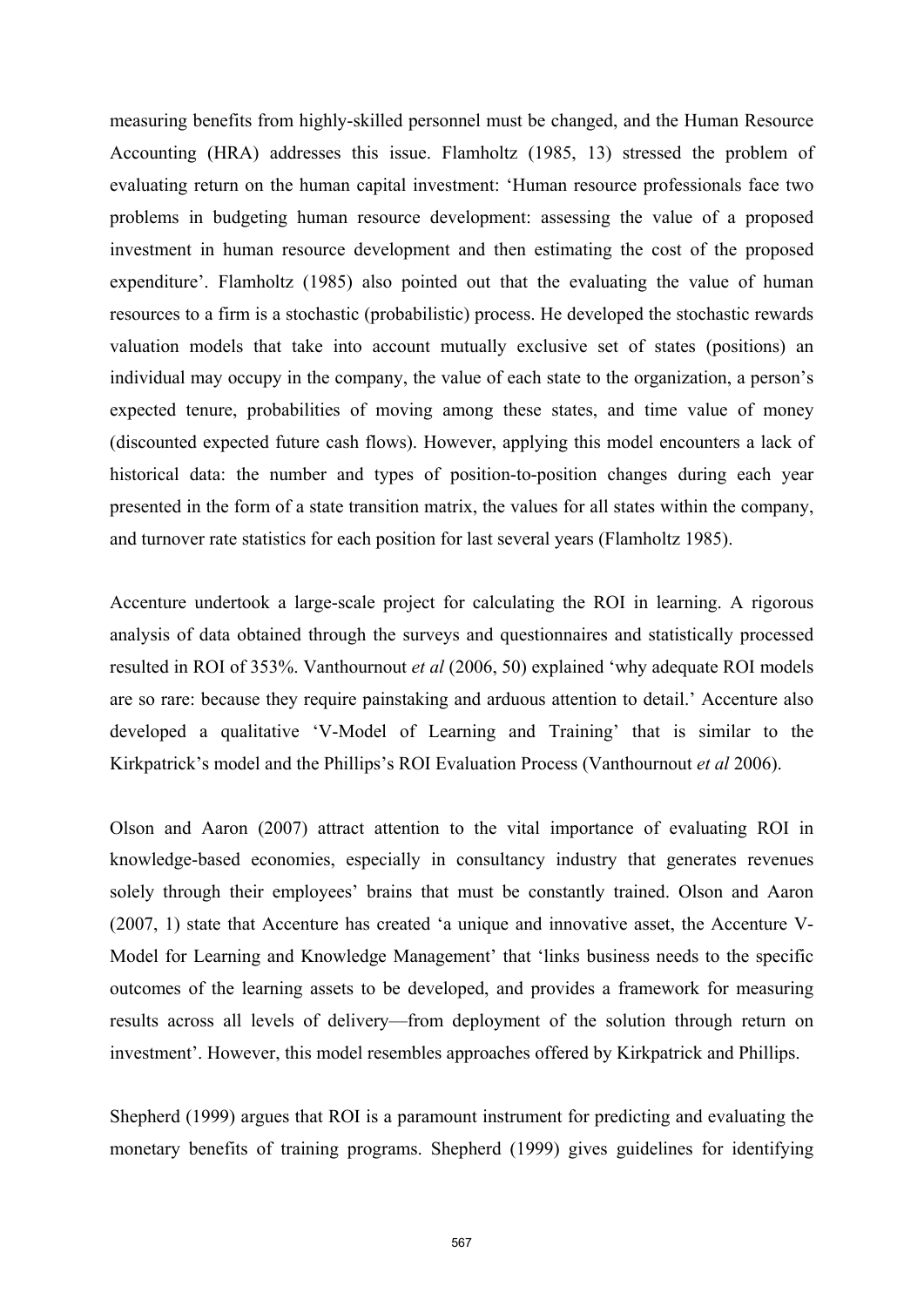possible training costs and benefits, and calculating a ROI and a payback period for given data on total costs and total benefits:

> ROI (%)=[Total Net Training Benefits/Total Training Costs]x100 Payback period (months)=Total Training Costs/Monthly Benefits

Habershon (1996) warns training professionals against following Kirkpatrick's model strictly and blindly when measuring training impact. He argues that HR department must be in charge of obtaining data for measuring results of training and development. In order to make the whole measurement process manageable, Habershon (1996, 28) offers to set up different targets for measuring the outcomes on each level of the Kirkpatrick/Hamblin model:

> 'For example, at level 1 all participant reactions should be obtained and analyzed. At levels 2, 3, and 4 the percentage should drop from 100% to 50%, and 40% to 10% respectively, and only some 5% of the overall T/D effort should be subjected to rigorous ROI calculations (including statistical modelling)'.

Habershon (1998) reports about two models for calculating ROI for training and development: Traditional Financial Model and New Model. According to the Traditional Model, the ROE (Return On Equity) is calculated as follows (Habershon 1998, Figure 5, 34):

ROE=Margin x Productivity x Leverage

(Margin=Profits/Sales, Productivity=Sales/Assets, Leverage=Assets/Equity)

A New Model calculates ROE as follows (Habershon 1998, Figure 4, 34):

ROE=Investment x Effectiveness x Impact

(ROE=Profits/Sales, Investment=Organizational Investments/Sales, Effectiveness=Capabilities/Organizational Investments, Impact=Profits/Capabilities)

Lauer (2002) reports that the human capital theory was the underlying platform for plenty of 'empirical studies on the wage structure and on the returns to education.' However, she highlights that 'only a few studies deal with the basic assumption of the human capital theory: that rational individuals weigh the costs and the returns of the various educational options they face when deciding how much they want to invest in their education' (Lauer 2002, 443). Basing on the massive arrays of data from the German Socio-Economic Panel (GSOEP, waves 1984-1997) and regional data from the Federal Office for Statistics and from the Federal Ministry of Research and Education, Lauer (2002) applied *t*-test technique and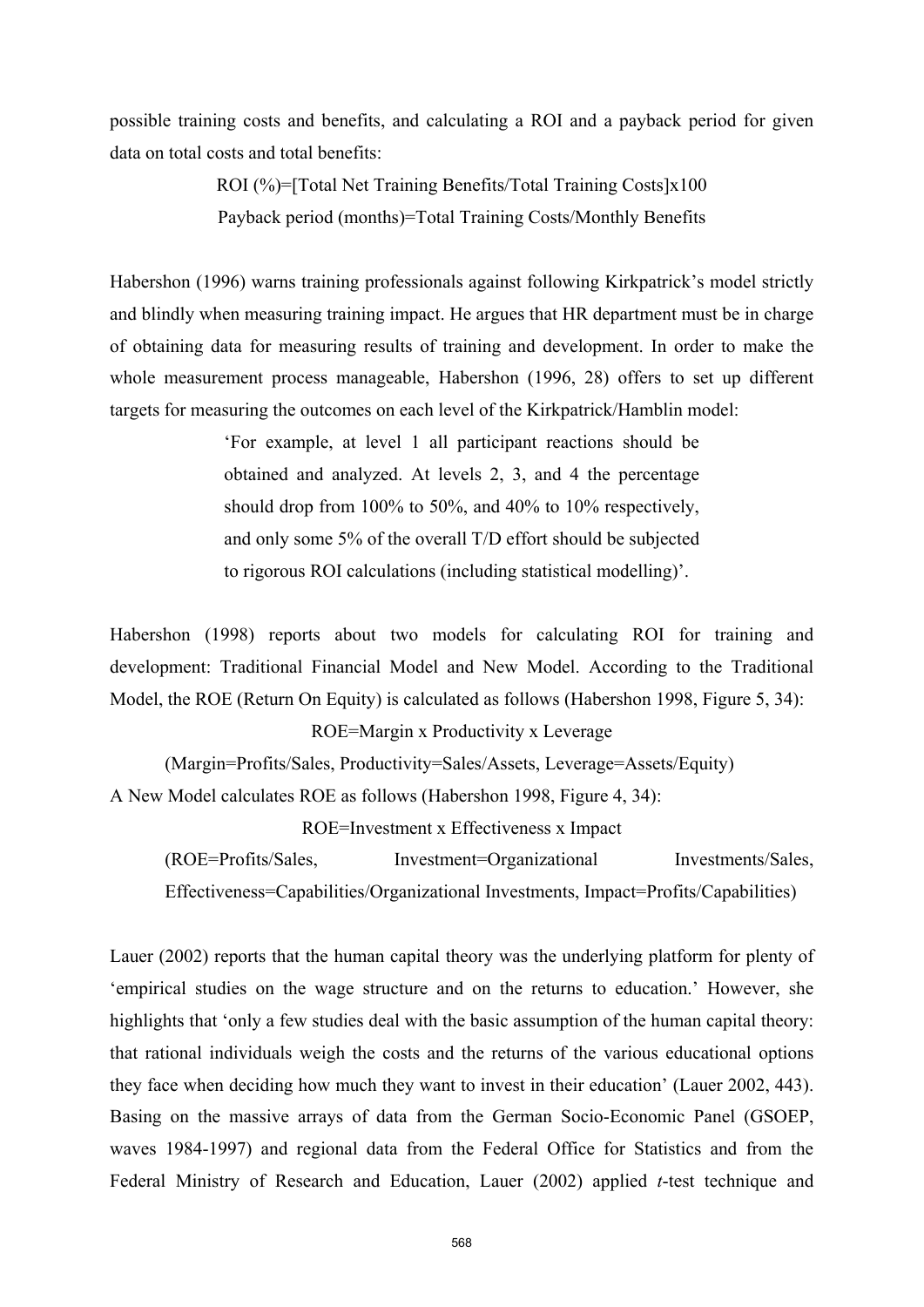analyzed whether costs and returns influence on a decision to attend higher education. Mostly qualitative research findings prove that if the ratio of marginal cost and marginal return expected from higher education is below a certain threshold, then an individual will choose to enroll in tertiary educational program. The empirical results have also shown that financial constraints (e.g. family's income) and incentives (grants and loan available), as well as social origin significantly affect the probability of going for higher education.

Basing on the human capital theory and cost-benefit model, Wolter and Weber (1999) have calculated the private rates of return to education in Switzerland. They used statistical data from the Swiss wage structure survey in order to calculate an Internal Rate of Return (IRR) by comparing discounted education-related costs with discounted future earnings resulted from the educational program. This empirical research performed for Switzerland indicates that 'once educational costs have been deducted, wage-earning advantages for different educational groups are insignificant' (Wolter and Weber 1999, 366).

Longenecker, Simonetti and LaHote (1998) present the study findings of 152 seasoned managers who participated in various formal executive educational programs. Having analyzed and systematized managers' responses, researchers have found the key factors influencing the effectiveness of management educational programs. They can be grouped into three categories: instructor's profile, learning process and learning environment. Longenecker *et al.* (1998, 157) found three main learning strategies that would improve the ROI on formal managerial training: 'being an action-oriented learner; accountability for application; and ongoing review of material and key concepts.'

Anthony, Perrewé and Kacmar (1999) offer a Kirkpatrick's model for training evaluation. However, authors do not explain the methodology for calculating ROI and just recommend longitudinal cost-benefit analysis with control groups that is 'a methodologically superior assessment technique of training effectiveness' that 'attempts to determine the measureable benefits from a training program over given time periods measured at periodic intervals (such as three months, six months, and one year)' (Anthony *et al.* 1999, 356). But in many cases this approach is not feasible due to time and costs constraints and a lack of sensitive data.

Mondy and Noe (2005, 224) report that 'corporate America spends billions of dollars a year on employee training', however, 'there is no consensus within the training community on how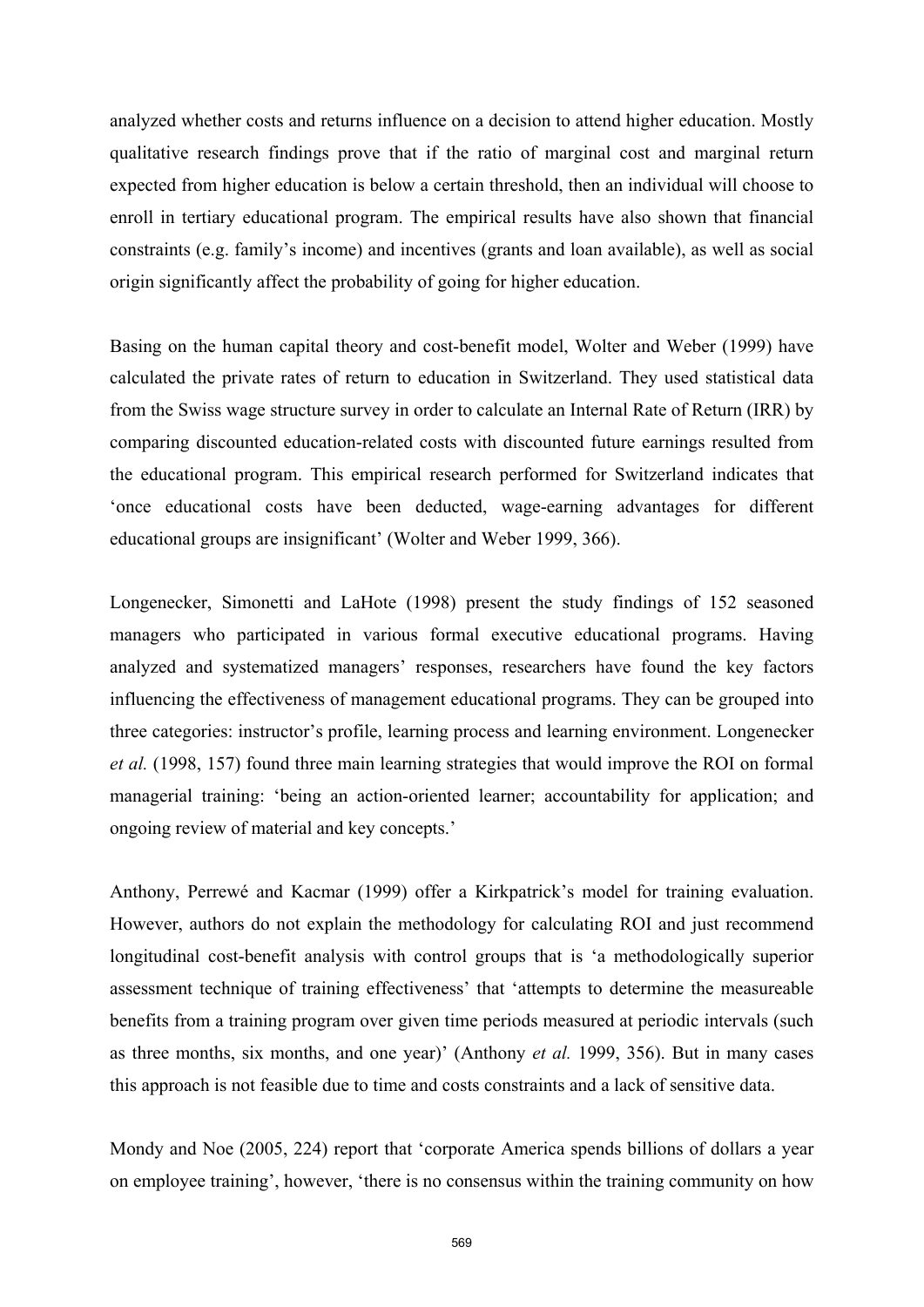to determine its value'. They also state that 'if you do not collect accurate data and feedback on the effectiveness of your training programs, you just may be wasting money' (Mondy and Noe 2005, 224). The authors refer to the Kirkpatrick's model and do not develop it further.

Noe, Hollenbeck, Gerhart and Wright (2004) depict measuring results of training in the form of a star representing five measures of training success: trainee satisfaction, transfer of training, new skills and knowledge, performance improvements, and return on investment (Noe *et al*. 2004, Figure 7.5, 222). Noe *et al*. present an impressive example of how IBM invested into Basic Blue e-learning program for new managers and reached ROI=46.65, i.e. every \$1 dollar has earned almost \$47. However, the ROI calculations has not been revealed.

Snell and Bohlander (2007) offer Kirkpatrick's model for training evaluation and state that 'HR managers are responsible for calculating and presenting these benefits to the company's top managers. The benefits can include higher revenues generated, increased productivity, improved quality, lower costs, more satisfied customers, higher job satisfaction, and lower employee turnover' (Snell and Bohlander, 2007, 313). Authors present a simple formula for calculating a ROI (ROI=Results/Training Costs) and eight metrics for benchmarking training activities: 'Percent of payroll spent on training, Training dollars spent per employee, Average training hours per employee, Percent of employees trained per year, Human resources development staff per 1'000 employees, Cost savings as a ratio of training expenses, Profits per employee per year, Training costs per student hour' (Snell and Bohlander 2007, 316).

Reffering to van de Vliet, Price (2007, 534) report that 'of 200 organizations attending conferences held by the UK Work Foundation, only 10 per cent had an evaluation system in place'. However, Price (2007, 534) develops 'that at least 75 per cent of organizations were using some form of evaluation', for instance, 'happy-sheets' or questionnaires. These tools are biased due to various reasons, e.g. established personal relationships between trainees and an instructor, emotional state of participants while completing a survey and taking the world 'on a comfortable, rosy glow' (Price 2007, 535). In sum, Price (2007) concludes that training evaluation techniques are still underdeveloped and unsophisticated.

Bernardin (2003) highlights the inability to measure training outcomes at full extent and states that a new criterion, i.e. ROI, has been added recently only. Bernardin (2003) refers to two most popular approaches: calculating ROI and utility analysis. He also provides the ROI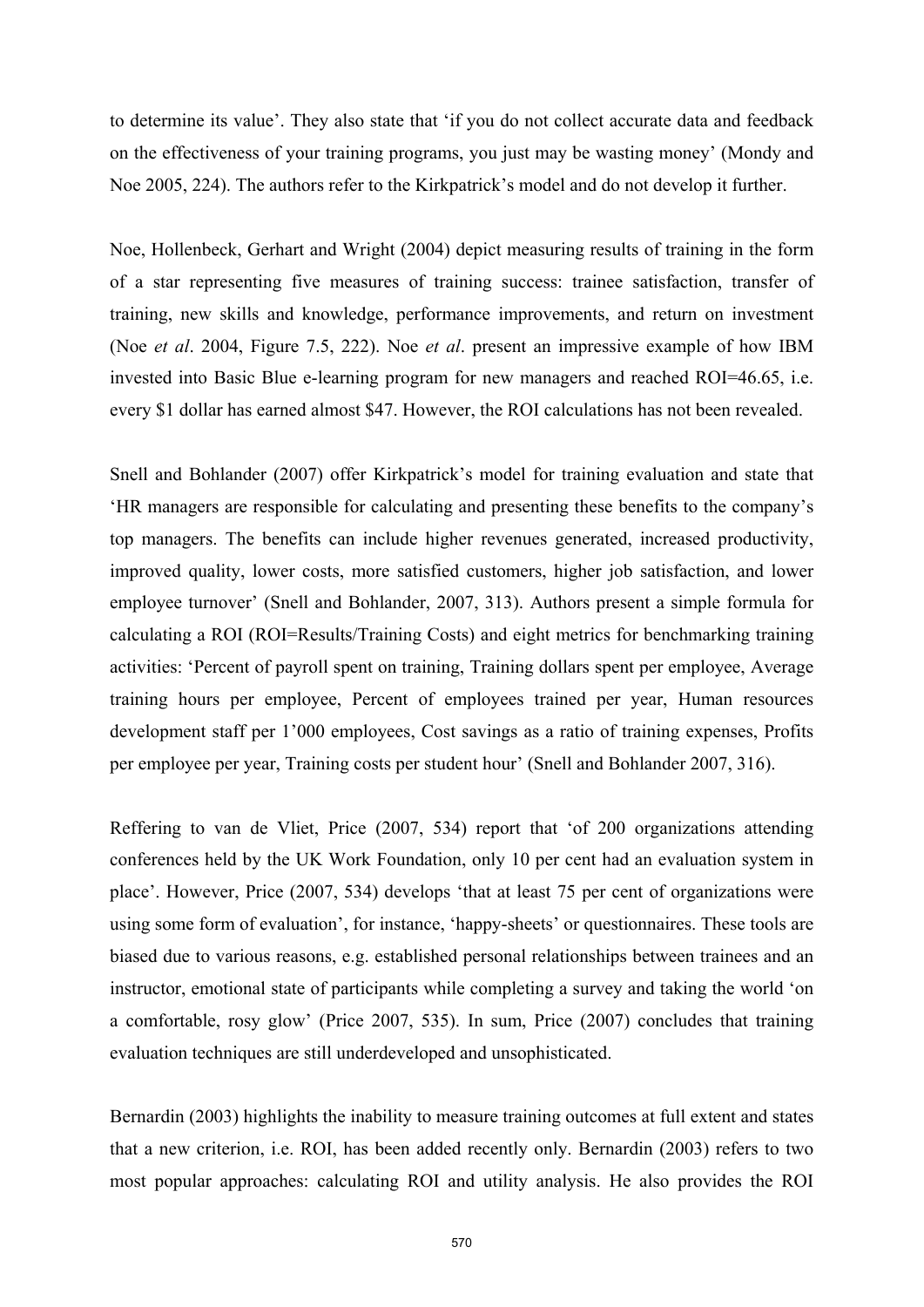calculation for two companies: an unknown pharmaceutical firm and Magnavox Electronics Systems Company. The former reported average ROI of 45% and 156% for managerial training programs and the sales and technical training programs respectively. The latter is proud of reporting a ROI of 741% for 'an 18-week literacy program for entry-level electrical and mechanical assemblers' (Bernardin 2003, 183). Utility Analysis relies 'on subjective estimations', and 'has not yet gained widespread acceptance by trainers as a practical tool for evaluating return on training investments' (Bernardin 2003, 184).

# **ROI Case Studies**

European Foundation for Management Development (EFMD, 2002) describes the research project aiming at estimating the return on investment (ROI) of management training and development. Its report includes six case studies contributed by the companies from various industries and sectors.

The basic ROI formula is very simple and originates from financial world, where the return on invested capital is defined as a ratio of net benefit to investment costs. While a calculation process itself is quite straightforward, obtaining costs and benefits of training programs is very challenging task. Both direct and indirect training costs 'are usually obvious and easy to capture, whereas benefits can be difficult to quantify' (EFMD 2002, 12).

This research project identified the following challenges of measuring ROI (EFMD, 2002):

- $\triangleright$  Difficulties of linking "soft skills" training programs (e.g. leadership) to tangible performance improvements.
- $\triangleright$  Complexity of measuring personal performance of individuals operating in teams with interdependent roles and responsibilities.
- $\triangleright$  Limited access to the relevant data due to skepticism and fear that obtained data will not be analyzed and presented regularly and properly.
- $\triangleright$  Lack of assistance from finance department.
- $\triangleright$  Defining a time period for which a ROI is calculated (it depends on expected employment tenure, future promotions and turnover rate).

EFMD (2002) reports that the main model for calculating ROI was the PDI model created by Pete Ramstad from Personnel Decisions International (PDI) company. DHL applied Phillips's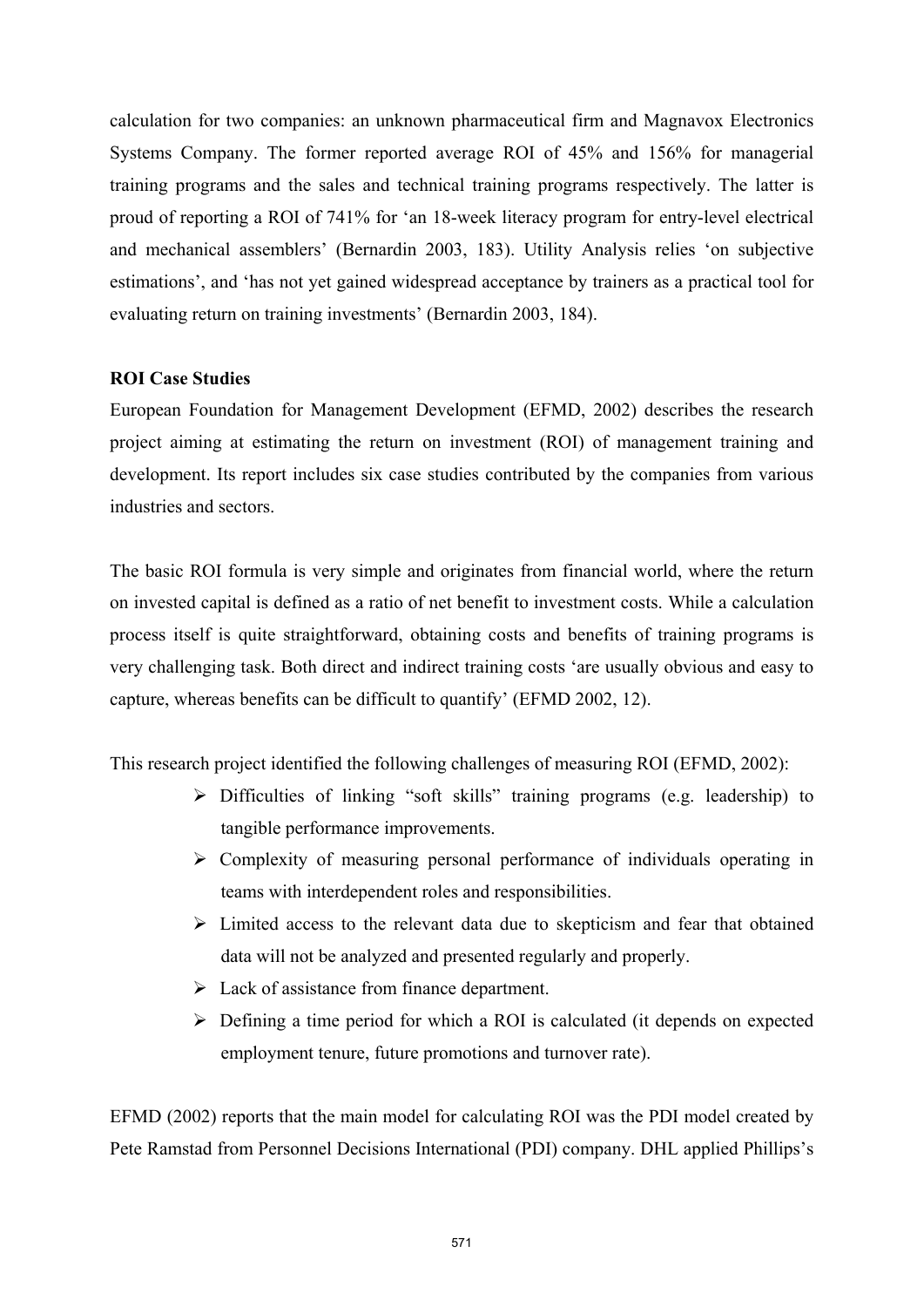model. PDI model considers benefits from training and development as 'a function of two distinct components: *effectiveness* and *impact*' (EFMD 2002, 15):

Benefit (Value Created)=Effectiveness (Increase in Capabilities) x Impact (Value of Capabilities)

PDI model implies that *effectiveness* and *impact* can be gauged independently (EFMD 2002).

EFMD (2002) asserts that measuring improvements expected from training must be done before and after it has been run. However, case studies proved that 'most of the companies participating in the ROI project carried out measurement retrospectively' (EFMD 2002, 19).

## **Case Studies**

#### *IBM Case Study*

Monetary benefits from training were calculated using the following formula (EFMD, 2002): *Benefit*=*Revenue* x *Effectiveness Improvement* x *Investment period*

#### where

- *Revenue* sales revenue per employee in IBM Services (USD150'000-200'000);
- *Effectiveness Improvement* the average improvement (%) in students' scores on the 360° appraisal for six management areas defined by IBM management group using Delphic oracle technique. Calculations were based on the average improvement of 8.4%;
- *Investment period –* number of years during which a return was expected. In this case IBM decided to use three-year investment period taking into account that during the first 18 months (1.5 years) there will no be any benefits from newly acquired or improved skills. Therefore, benefit period will be 18 months (1.5 years).

For total training costs per student equal to USD10'000, IBM got two ROI values: 184% and 278% for USD150'000 (min) and USD200'000 (max) revenue respectively. IBM noted that 'the calculation did not cover all the costs (for example, the cost of students dropping out of the course)', 'ROI was more applicable to training courses involving 'hard' rather than 'soft' skills' and that 'ROI could be used to make hasty decisions and a single attempt at ROI provided a 'snap shot' rather than an on-going picture of \$benefit' (EFMD 2002, 44).

# *Banco Santander Central Hispano (BSCH) Case Study*

Having both retail and commercial banking branches in Spain, BSCH introduced a training program aimed at developing its foreign business in terms of increasing market share,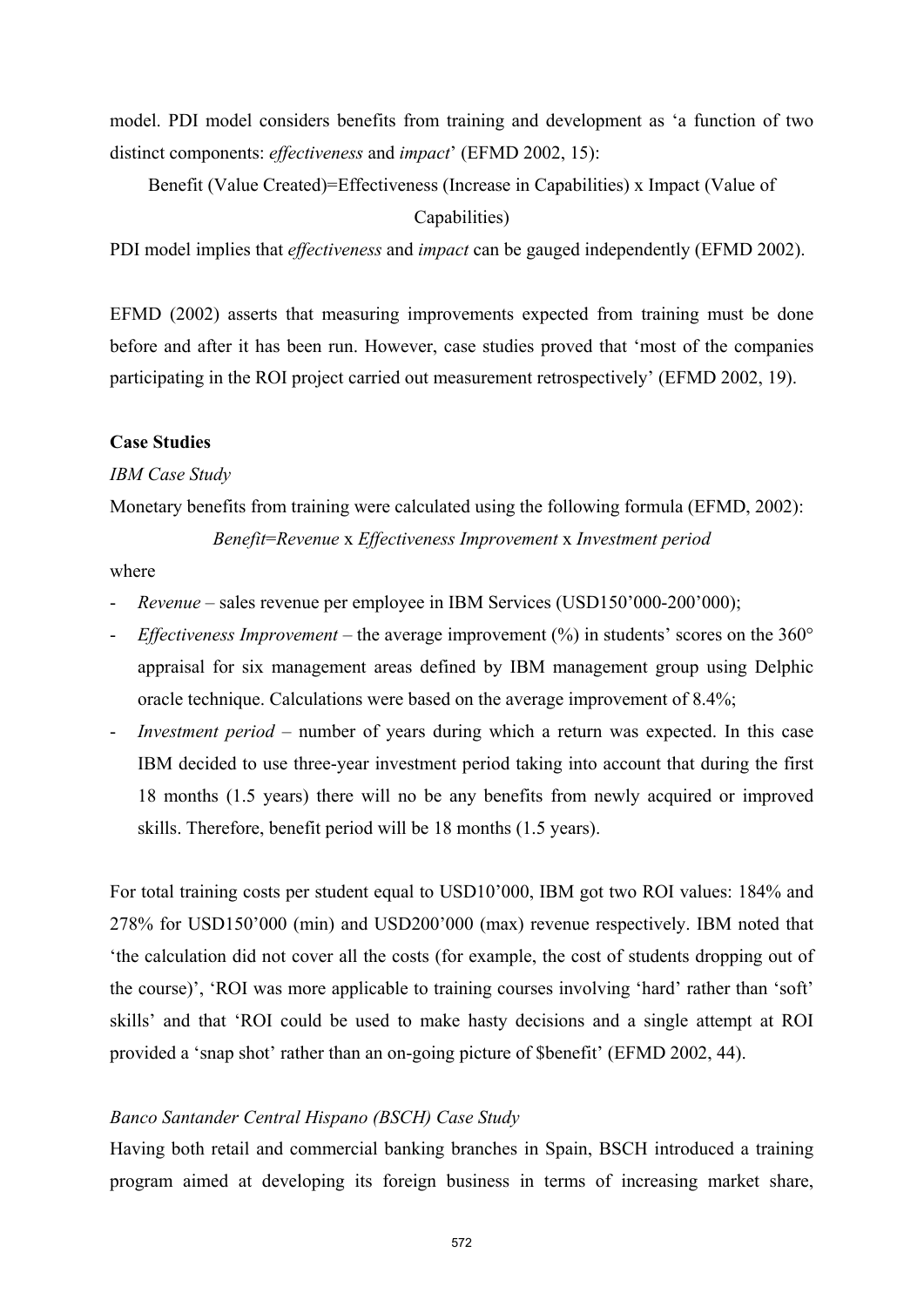improving sales processes, service quality and cross-selling opportunities (EFMD 2002). Measurement strategy included comparison 'participants and participating branches with 'controls' on a set of indicators before and after the training period' (EFMD 2002, 50). For measuring training benefits, BSCH has chosen the following four foreign business indicators: percentage of extra sales, time savings, foreign business's growth rate and revenue and profit resulted from this growth (EFMD 2002). BSCH's training costs included 'the time involved in developing the programme; the cost of the instructors, course materials and so on, the hardware and software, the educational facility, and the participants' salaries and the cost of replacement when training was given during company working time' (EFMD 2002, 53). Later, however, BSCH decided to simplify calculating the training benefits by measuring and comparing only foreign business revenue generated by both trained and untrained branches. The difference in revenues was supposed to be attributed to the training impact. Using all available data on training costs and benefits (gain in foreign business revenue) and assuming that ROI=(Benefit-Investment)/Investment, BSCH calculated ROI 'over the first year of operations following the training effort' that is 1268% (EFMD 2002, 61). The reason why the ROI is so extremely high is that 'the training costs of the participants themselves do not enter into calculations', and the training was arranged 'outside normal working hours, so no salary and other compensation elements were included' (EFMD 2002, 61).

# *DSM Case Study*

DSM, a Dutch medium-sized chemical company, intended to gauge financial benefits of the Strategic Management Course (SMC) being run once a year (EFMD 2002). For calculating ROI two values of benefits were taken: average value of all responses that was 19'307 Dutch Florins per head (8'761 Euros) and most cited figure of 25'000 Dutch Florins (11'344 Euros). Training costs were calculating for two cases: with and without program development expenses (EFMD 2002). The Director of Corporate Management Training targeted at 20% ROI EFMD (2002). Basing on above mentioned data and given the number of participants equal to 27, DSM has got four ROI figures.

For average (conservative) monetary benefit of 19'307 Dutch Florins per head:

 $\triangleright$  ROI without development costs = 48.0%

 $\triangleright$  ROI with development costs = -5.6%

For most cited (optimistic) monetary benefit of 25'000 Dutch Florins per head:

 $\triangleright$  ROI without development costs = 91.7%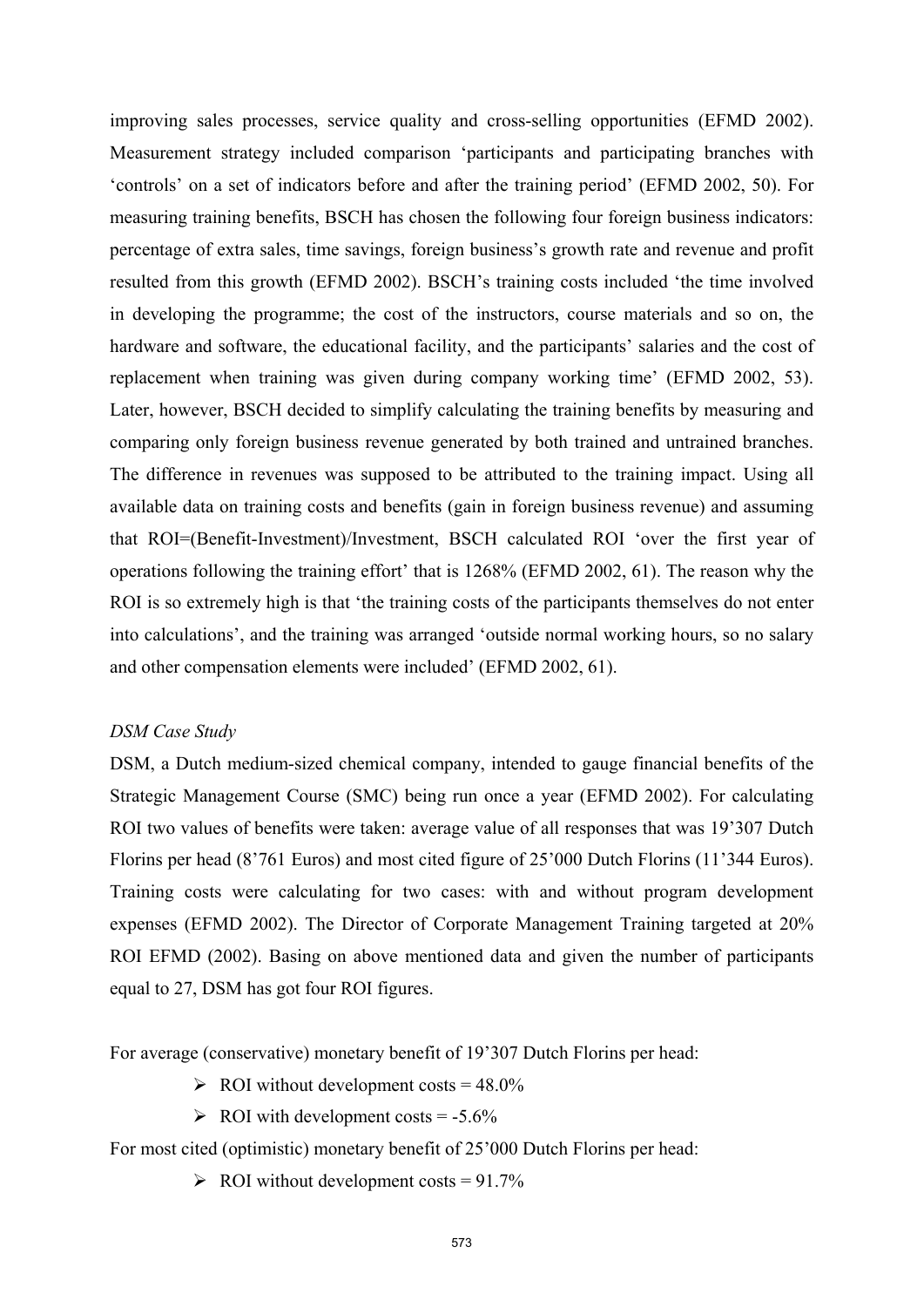# $\triangleright$  ROI with development costs = 22.2%

Therefore, 'only in the case of taking all the development costs on a one-off basis, and the more conservative monetary benefit figure, is the 20% ROI target not met' (EFMD 2002, 78). It is worth to notice that EFMD (2002, 79) highlights a lack of 'more practical examples, pointers, tips, etc.' for measuring ROI in the current literature that is 'mostly very theoretical'.

# *REPSOL Case Study*

REPSOL is a large Spanish petroleum company amounting for about 30% of the gasoline stations in Spain (EFMD 2002). The key goals of training program were increasing market share by extra 30% and 'increase the market orientation of the technicians' (EFMD 2002, 83). REPSOL did not provide any ROI results that can be explained by the fact that 'most of the improvements were directly a result of management "getting their act together" and putting in a measurement and tracking system to deliver the required economies' (EFMD 2002, 92).

# *The Bank of Ireland Case Study*

The Bank of Ireland is the biggest provider of financial services in Ireland. Having faced severe competition and shortage of new hires, the bank decided to develop in-house employees through training (EFMD 2002). Out of six training programs, "Business Banking 1" was chosen for ROI project, since it was expected to gain the most considerable benefits out of this training. The bank's group of experts identified costs and benefits of the training program. Analysis revealed that monetary values of training average costs, improved effectiveness and increased impact of the training are 3'406 Euros, 4'977 Euros and 23'940 Euros respectively (EFMD 2002). 'ROI calculations can be made and defended' and 'a precise ROI figure is not actually required or necessary helpful' (EFMD 2002, 101).

## *DHL Case Study*

DHL is the 'pioneer and market leader of the global air express industry' with a 'fleet of over 250 aircrafts' (EFMD 2002, 102). DHL decided to estimate benefits from the training program called Excellence in People Management. Data for defining tangible benefits (estimated value) were collected through questionnaires distributed among participants and their managers. After that the estimated value was 'multiplied by the confidence level (%) to compute the "actual" monetary value' (EFMD 2002, 104). It is quite interesting, that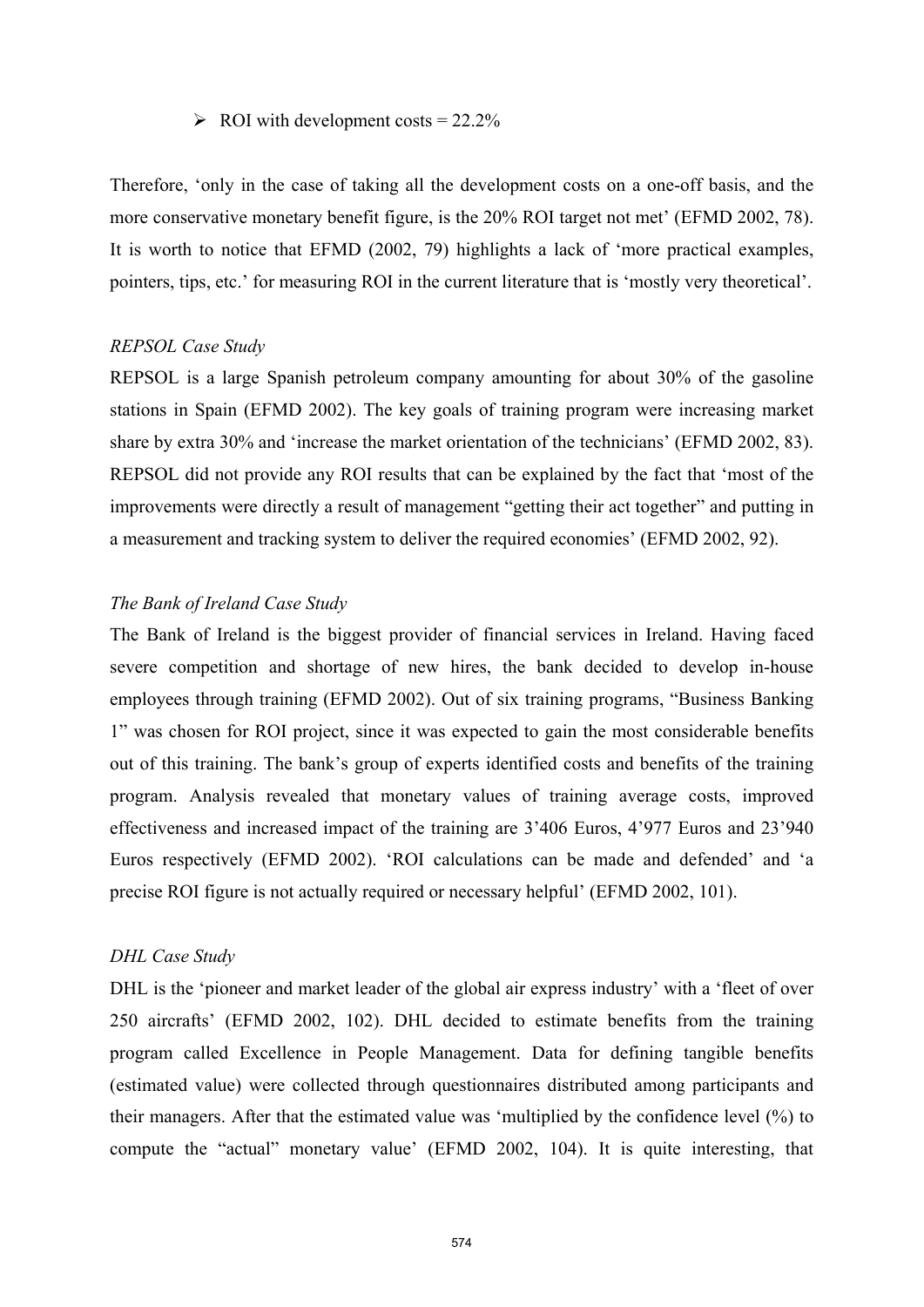participants and their manager reported the ROI figures that are very close to each other: 711% and 768% respectively (EFMD 2002).

Having reviewed the ROI project results, Habershon (1999) concludes that, firstly, rigorous ROI methodology resulted in more disciplined and holistic measurement approach based on the Kirkpatrick's model. Secondly, ROI calculations 'for the first time was very timeconsuming and a somewhat disconcerting' and that it is an area 'where "science and art" move hand in hand' (Habershon 1999, 21). Thirdly, the author recommends 'that the process is speeded up to take account of the learning already achieved, and minimize the impact of the inevitable "churn" in participating members – a one-year project limit should be established' (Habershon 1999, 21).

PricewaterhouseCoopers (PwC) (2010), one of the world's largest consultancy firms, has found that estimations of training and development costs are rarely scrupulous and rigorous. PwC states that companies actively pump money into corporate education, but have a vague comprehension about return on training and development. Quite often, management even is not aware about training expenditures. That is why it is no surprise when educational programs become a first victim of cost reduction campaign when a company faces downturn. Using a methodology developed by Saratoga Institute (belongs to PwC), PwC did an analysis of massive quantitative data (more than 100 key, dependent and operational indicators) obtained from dozens of Russian and European companies operating in diverse industries. PwC reports that ROI into personnel in Russia and Europe vary considerably and amount to 2.7 (270%) and 1.2 (120%) respectively. However, PricewaterhouseCoopers (2010) does not clarify what kind of investments into personnel have been taking into account, i.e. whether they are training and development investments only, or other staff-related expenses and perks.

# **CONCLUSIONS**

The in-depth and attentive review and analysis of literature dedicated to the training evaluation approaches have revealed the following critical points:

- ¾ Estimating return on training is gaining more and more attention among management and HR professionals, especially in the light of transition to the knowledge-based economy.
- $\triangleright$  Calculating ROI has been an issue for almost three decades and has not been solved yet.
- $\triangleright$  Literature on ROI is rather theoretical giving general guidelines and recommendations.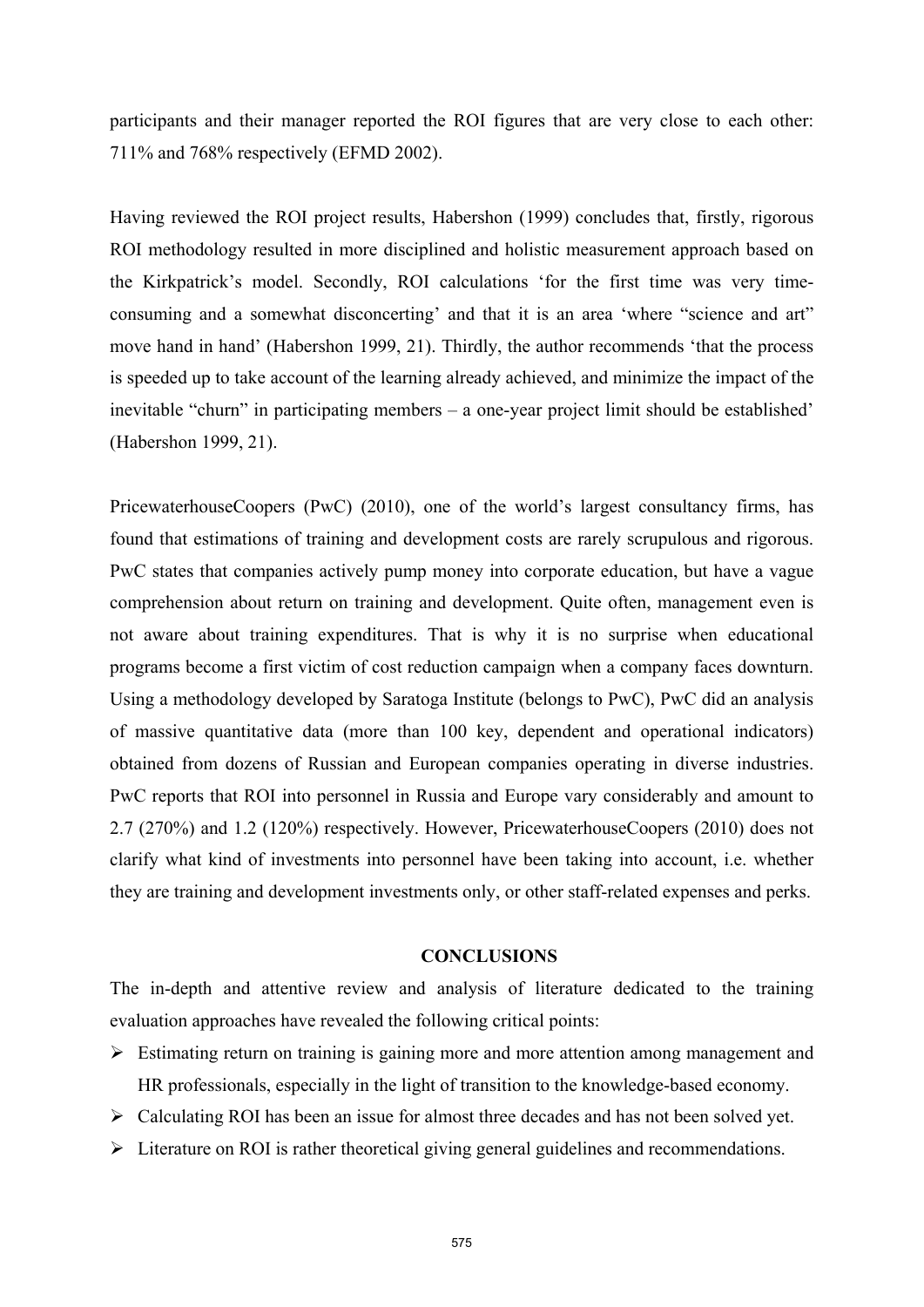- $\triangleright$  To date there are two well-known models applying for evaluating training benefits: fourlevel Kirkpatrick's model and five-level evaluation process developed by Jack J. Phillips.
- $\triangleright$  Models offered by D. Kirkpatrick and J. Phillips are very similar and can be considered as qualitative, since they do not provide any algorithms for calculating ROI.
- $\triangleright$  Calculating training expenses is much easier that benefits.
- $\triangleright$  'Hard skills' training outcomes are easier to be quantifiable.
- $\triangleright$  Majority of companies calculate ROI retrospectively, i.e. after investments have been already made.
- $\triangleright$  ROI calculations have been done mostly in the developed countries.
- $\triangleright$  No consistency and subjectivity in measuring and calculating ROI as well as low response rate of relevant questionnaires reduce the credibility of results and their generalizability.
- $\triangleright$  Presumably, companies do not report weak (low) ROI results.
- $\triangleright$  Available ROI formula is too simplistic and static.
- $\triangleright$  ROI formula is not dynamic; it does not take into account such important variable as time.
- $\triangleright$  ROI case studies showed that estimations do not take into account the probabilistic nature of events. Therefore, the estimations cannot be adequate.
- $\triangleright$  ROI estimations found in the literature are based on retrospective analysis of tremendous arrays of statistical data, that, however, are absent or not accessible in many companies due to various circumstances.

Therefore, the conducted literature review and analysis have identified a gap between the demand for practical techniques for adequate estimating return on training and the existing theories and approaches. The highlighted weaknesses of the reviewed methods can be considered as the topics for future studies aiming at developing advanced approaches to evaluating return on training.

# **REFERENCES**

- Anthony, W. P., P. L. Perrewé, and K. M. Kacmar. 1999. Socialization, Training and Development. In *Human Resource Management. A Strategic Approach*, 3rd ed., 337 – 64. Harcourt Brace & Company.
- Bernardin, H. J. 2003. Training and Development. In *Human Resource Management. An Experiental Approach*, Third Edition, 163 – 91. McGraw-Hill.
- Bhatnagar, O. P. 1987. *Evaluation Methodology For Training: Theory and Practice*. Oxford & IBH Publishing Co. PVT. LTD.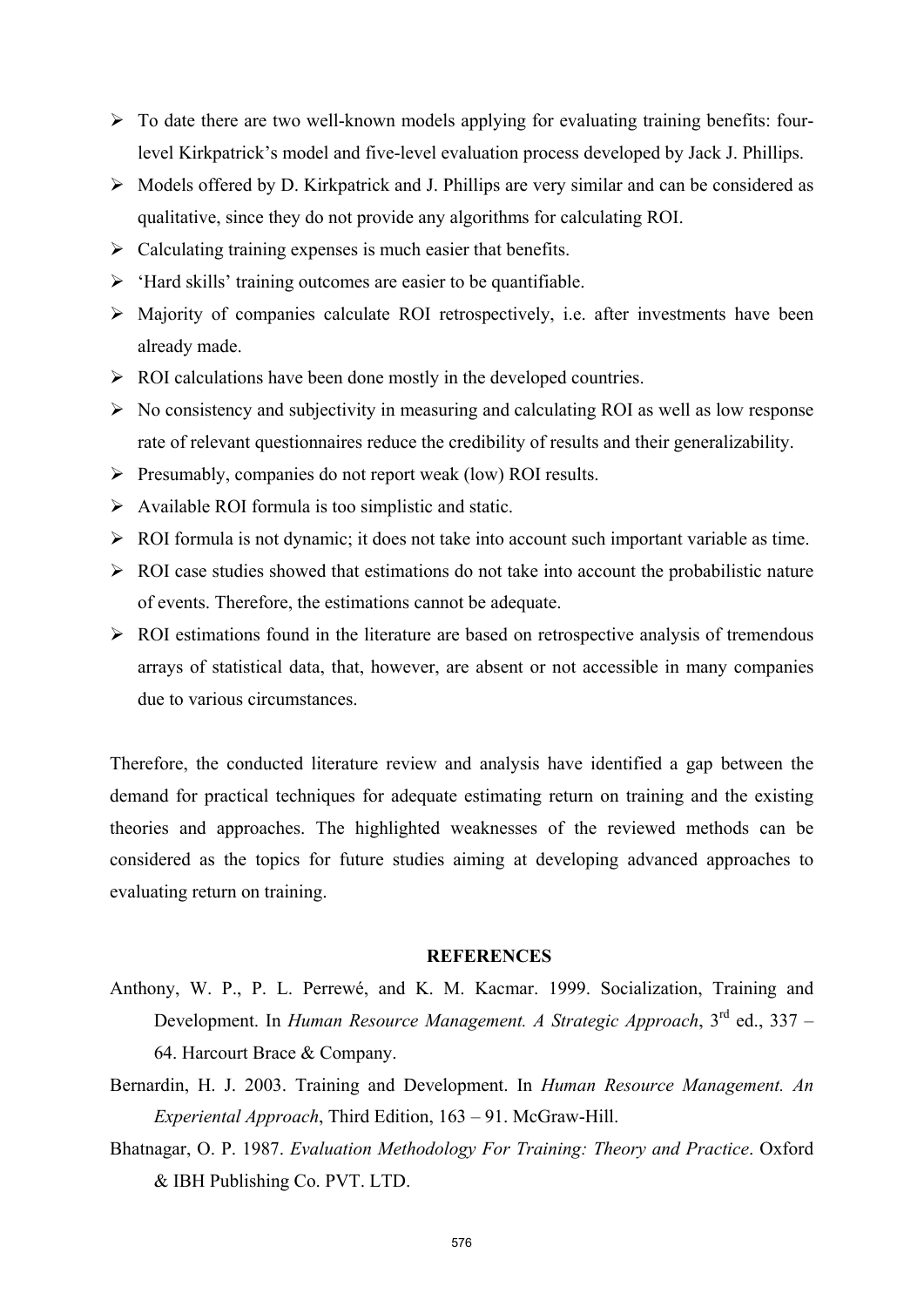Biggs, D. 2010. *Management Consulting: A Guide for Students*. Cengage Learning EMEA.

- Boudreau, J. W. 2002. Strategic Knowledge Measurement and Management. *CAHRS Working Paper Series*, Paper 58.
- Bray, D. A. 2007. *Literature Review Knowledge Management Research at the Organizational Level*. Goizueta Business School, Emory University.
- Bryan, L. L. 2007. The new metrics of corporate performance: Profit per employee. *The McKinsey Quarterly*, 2007 (1): 57 – 65.
- Buyens, D. and N. Thang. 2009. What We Know about Relationship between Training and Firm Performance: A Review of Literature. *Vlerick Leuven Gent Working Paper Series 2009/01*. Vlerick Leuven Gent Management School.
- Caffarella, R. S. 1988. *Program Development and Evaluation Resource Book For Trainers*. John Wiley & Sons.
- Casey, C. 1991. Evaluation of trade union education in New Zealand: How do we really measure trade union education? *Workers' education in action. Selected articles from Labour Education. A workers' education manual*. Geneva: International Labour Office.
- Darrough, M. and J. Ye. 2006. *Valuation of Loss Firms in a Knowledge-Based Economy*. New York: Baruch College.
- DeFond, M. L., Y. Konchitchki, J. McMullin, and D. O'Leary. 2011. *Does Superior Knowledge Management Increase Shareholder Value?* January 2011. Los Angeles, California: Marshall School of Business, University of Southern California.
- EFMD. 2002. *ROI of Management Training and Development: An Innovative Approach to Measurement*. Brussels, Belgium: European Foundation for Management Development (EFMD).
- Flamholtz, E. G. 1985. *Human Resource Accounting: Advances in Concepts, Methods, and Applications*. San Francisco: Jossey-Bass Inc., Publishers.
- Gardner, N., D. McGranahan, and W. Wolf. 2011. Question for your HR chief: Are we using our 'people data' to create value? *The McKinsey Quarterly*, March 2011.
- Gary, L. 2003. Tying Your People Strategy to the Bottom Line. *Harvard Management Update*, August 2003, Vol. 8, No. 8.
- Gasskov, V. 2006. *Vocational education and training institutions: A management handbook and CD-ROM*, ed. V. Gasskov. Geneva: International Labour Office.
- Gopal, V. 2010. Man Management. How Human Capital Metrics Can Predict Organisational Performance. *Indian Management Journal*, June 2010, Vol. 39, Issue 6: 20 – 6.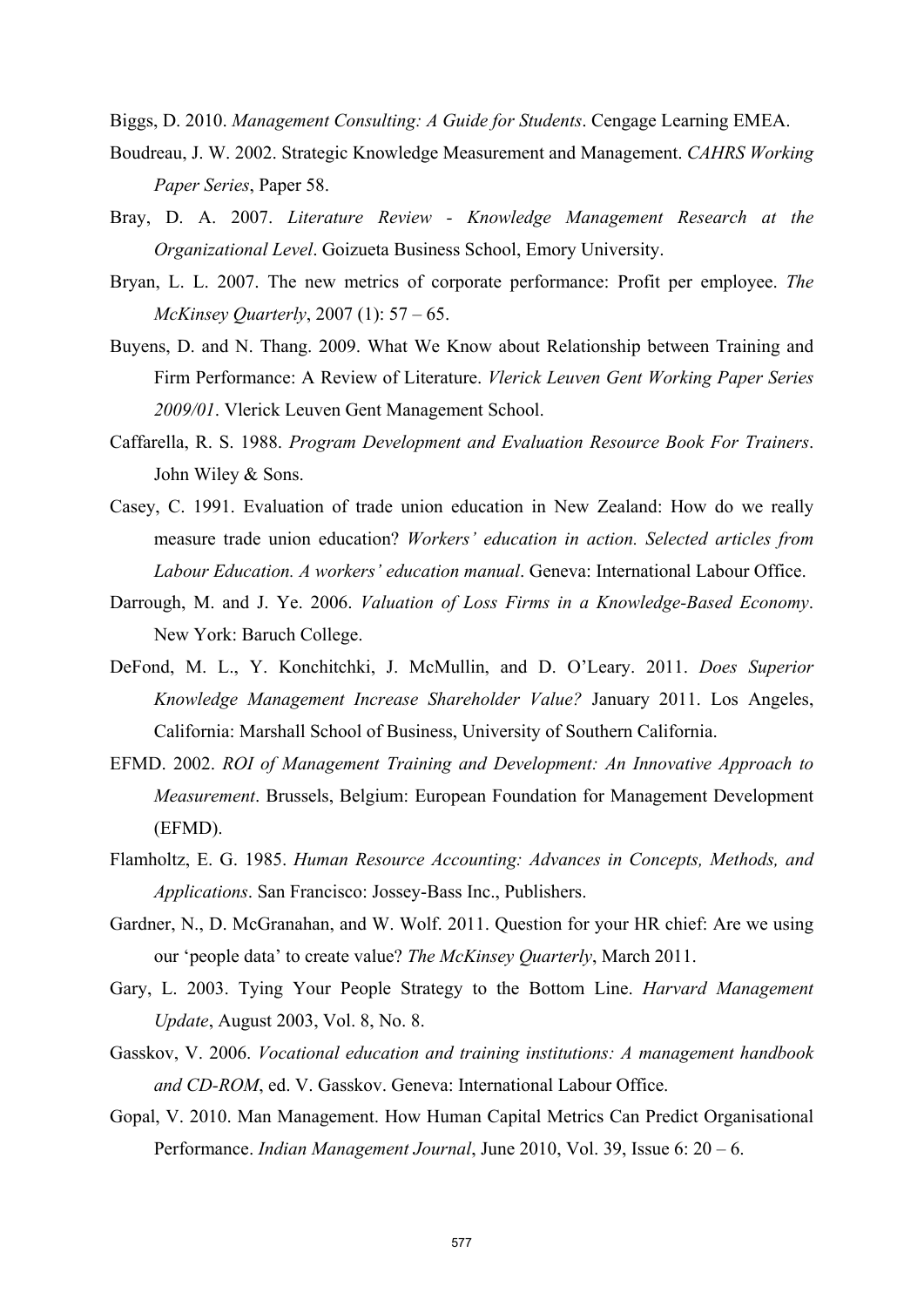- Habershon, N. 1996. Measuring Performance and the Impact of Management Development. *efmd Forum 96/2*: 27 – 29.
- Habershon, N. 1998. The ROI of Training and Development Efforts. *efmd Forum 98/3*: 32 4.
- Habershon, N. 1999. The ROI of Training and Development: Review of an Innovative Approach to Measurement. *efmd Forum 99/2*: 20 – 1.
- Iyer, V. 2010. The Whys and Hows of Workforce Diagnostics. *People Matters*, July 2010: 62 – 3.
- Jacobson, A., and L. Prusak. 2006. The cost of knowledge. *Harvard Business Review*, November 2006.
- Jamrog, J., and M. Overholt. 2005. *Measuring Organizational Effectiveness*. Special Report, November 2005. Canadian Management Centre.
- Joyce, P., and A. Woods. 2001. *Strategic Management: A Fresh Approach to Developing Skills, Knowledge and Creativity*. Kogan Page.
- Kirkpatrick, D. L. 1976. Evaluation of Training. In *Training and Development Handbook: A Guide to Human Resource Development*, ed. R. Craig,  $2^{nd}$  edition,  $18-1-27$ . McGraw-Hill, Inc.
- Langer, N., and A. Mehra. 2010. How Training Jump-starts Employee Performance. *Indian Management Journal*, June 2010, Volume 39, Issue 6: 14 – 8.
- Lauer, C. 2002. Participation in Higher Education: The Role of Cost and Return Expectations. *International Journal of Manpower*, Vol. 23 No. 5, 2002: 443 – 57.
- Longenecker, C., J. Simonetti, and D. LaHote. 1998. Increasing the ROI on Management Education Efforts. *Career Development International*, 3/4, 1998: 154 – 60.
- López-Acevedo, G. 2005. *Evaluation of the National School for Professional Technology Education in Mexico (CONALEP)*, April 2005. Washington: World Bank.
- Manski, C., and I. Garfinkel. 1992. ed. *Evaluating Welfare and Training Programs*. Harvard University Press.
- Matson, E., and L. Prusak. 2010. Boosting the productivity of knowledge workers. *The McKinsey Quarterly*, September 2010.
- Mondy, R., and R. Noe. 2005. Training and development. In *Human Resource Management*, 9th ed., 200 – 49. Pearson Education, Inc.
- Noe, R., J. Hollenbeck, B. Gerhart, and P. Wright. 2004. Training Employees. In *Fundamentals of Human Resource Management*, 199 – 235. McGraw-Hill/Irwin.